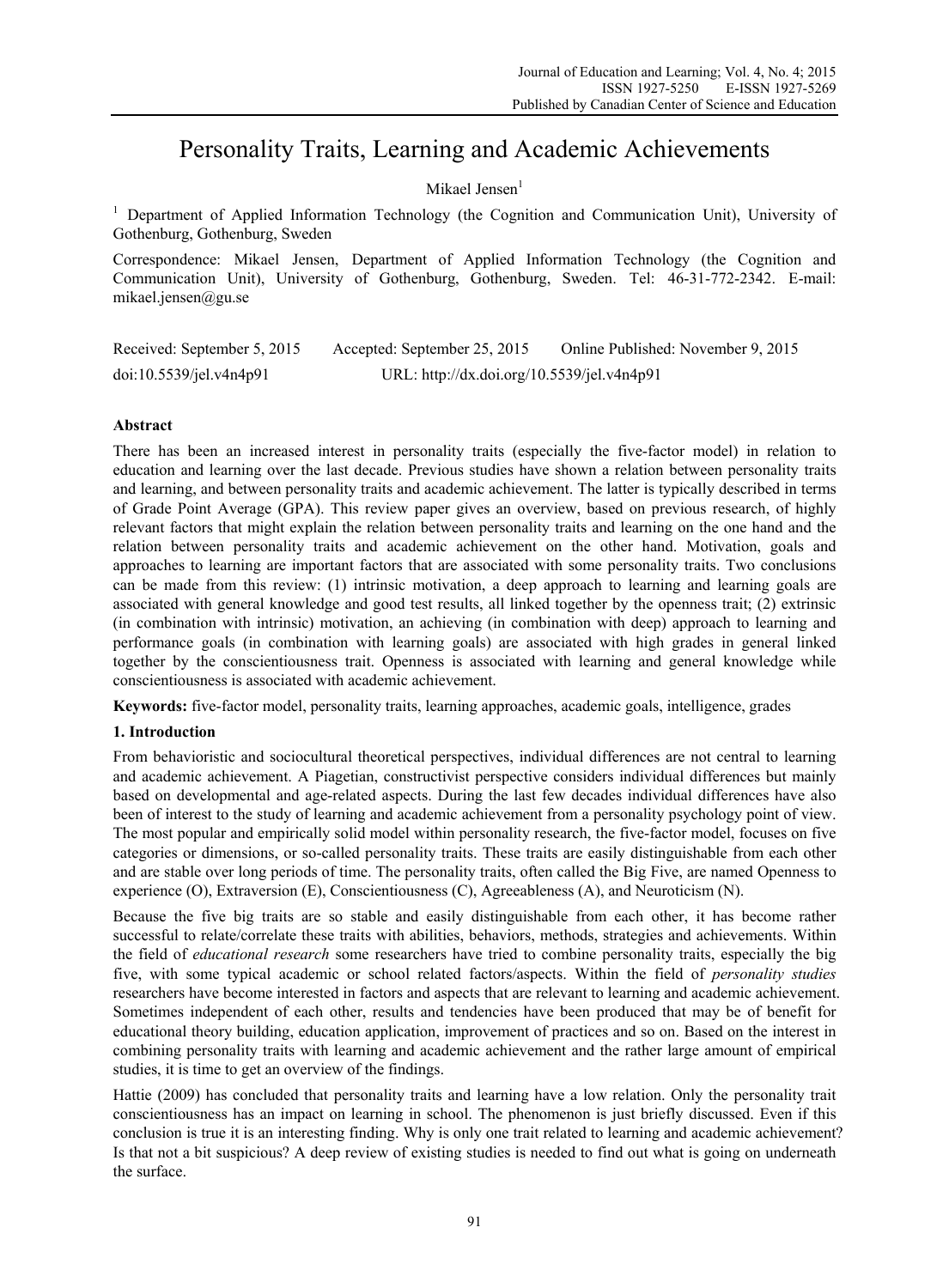### *1.1 The Purpose*

The purpose of this review paper is to (1) examine studies on learning in relation to personality traits, (2) examine studies on academic achievement and Grade Point Average (GPA) in relation to personality traits, (3) show the possibility to understand individual differences from a personality perspective, (4) find out how and if important factors like motivation, goals and approaches to learning might affect learning and academic achievement, (5) find out how and if these important factors are related to personality traits as mediators to learning and academic achievement, and (6) discuss possible systematic patterns in relation to the traits. In short the purpose is to find out if personality traits, mediated by factors like motivation, goals and approaches to learning, are related to learning and academic achievement. To do this the paper starts with a section on personality traits, then moves on to sections on different views on learning, motivation, strategies and goals followed by a section on test results and academic achievement (GPA) in different school subjects, and ends with a discussion on the tendencies related to personality traits.

### **2. Personality Traits—The Big Five**

For millennia people have been described in terms of temperaments. We seem to have a tendency to put labels on others and we also seem to have differences that have some kind of regularity or pattern. Personality and personality traits have been studied closely since Freud and Jung. Jung distinguished between introverts and extraverts. Some scholars have carried on in that tradition while others have chosen alternative ways to describe differences in man. There is a large variety in the study of personality (Mischel, 1999) but the tradition that has gained a lot of attention over the last few decades is the one focusing on the five-factor model (Matthews, Deary, & Whiteman, 2013). This model is based on five distinguishable personality traits. The research by Paul Costa and Robert McCrae has paved the way for the five-factor model. They managed to include a lot of previous empirical material as well as theoretical attempts in their new model. A scattered scene of traits became grouped into one model (Costa & McCrae, 1992; cf Hong, Paunonen, & Slade, 2008).

The five traits are shown to be consistent and stable over time (McCrae & Costa, 2006). Traits have to be stable and not change from one day to another or be affected by a temporary mood or external factors. People have been followed for years to see to what degree the traits may change. The stability over time is high (Abe, 2005; McCrae & Costa, 2006; Hampson, Andrews, Barckley, & Peterson, 2007; Edmonds, Goldberg, Hampson, & Barckley, 2013; cf. Neppl et al., 2010). There are also strong correlations between self-report, parent reports, teacher reports and friend reports (McCrae & Costa, 2006; Barbaranelli et al., 2003). The stability between reports is also high. It is safe to say that personality traits, studied with a reliable test, can be useful.

| <b>Personality traits</b>                   | <b>Facets</b>                                                                     |
|---------------------------------------------|-----------------------------------------------------------------------------------|
| Extraversion (E)                            | Talkative, a joiner, physically active, affectionate, passionate, fun-loving      |
| Introversion                                | Reserved, seeking solitude (a loner), physically passive, quiet, sober, unfeeling |
| Openness / Open to new<br>experiences $(O)$ | Imagination, creativity, originality, prefer variety, curiosity, liberal          |
| Traditionalist                              | Down to Earth, uncreative, conventional, uncurious, prefer routines, conservative |
| Conscientiousness(C)                        | Conscientious, hard-working, ambitious, well organized, persevering, punctual,    |
| Careless                                    | Quitting, negligent, lazy, disorganized, aimless, late                            |
| Agreeableness (A)                           | Softhearted, trusting, generous, acquiescent, lenient, good-natured               |
| Self-centered                               | Suspicious, ruthless, stingy, antagonistic, critical, irritable                   |
| Neuroticism $(N)$                           | Worrying, temperamental, self-pitying, self-conscious, emotional, vulnerable      |
| <b>Emotionally stable</b>                   | Calm, even-tempered, self-satisfied, comfortable, unemotional, hardy              |

Table 1. Personality traits and facets

McCrae and Costa (2006; also Costa & McCrae, 1992; Mervielde, Buyst, & De Fruyt, 1995; Di Blas & Carraro, 2011) believe that personality traits are based on a series of related components called facets. Every trait has an opposite and the facets describe that end as well. Table 1 gives an overview of personality traits and the related facets.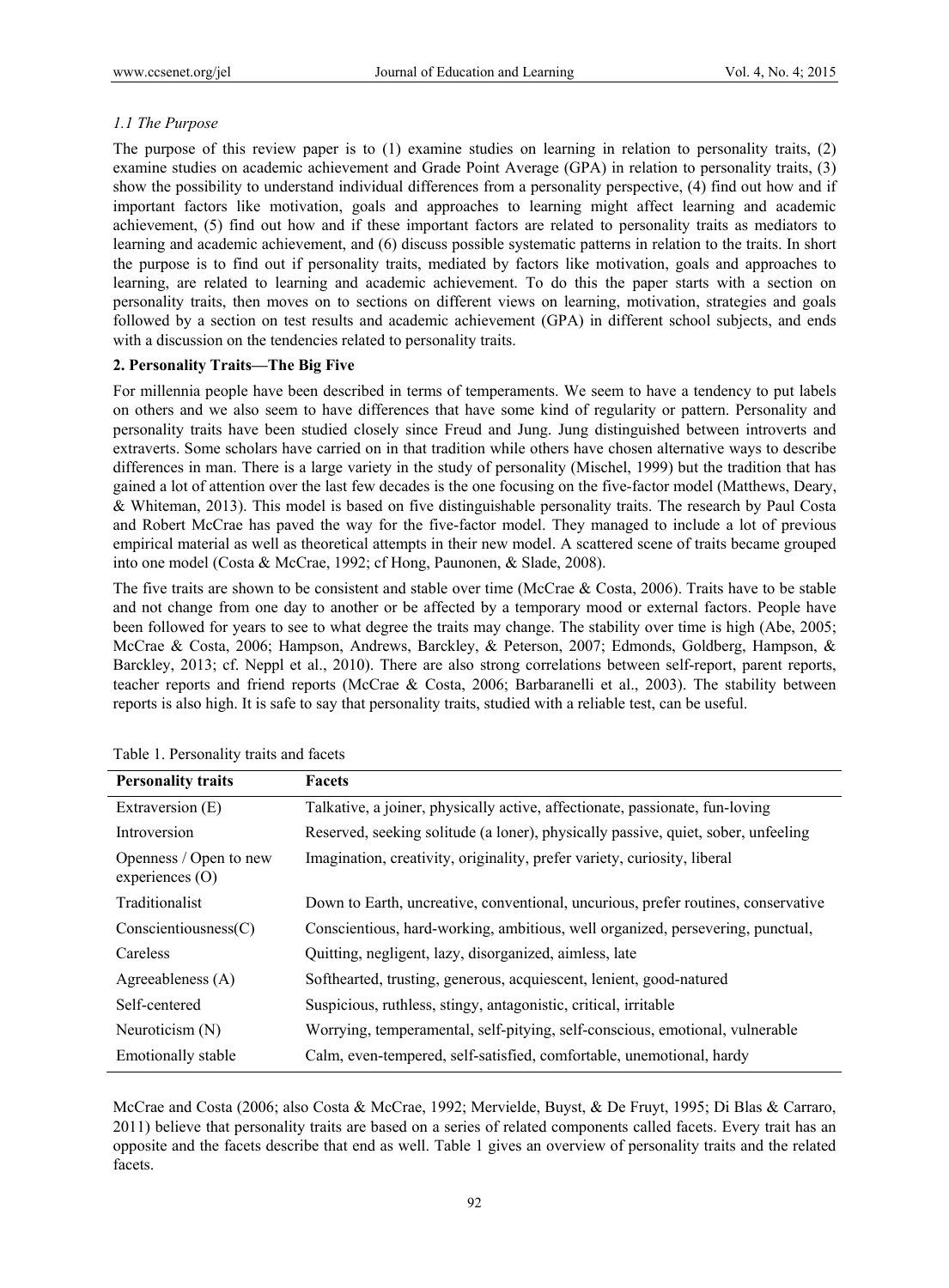The five-factor model contains five dimension and each dimension can be seen as a continuum from one extreme end to another (e.g., high on extraversion to high on introversion). This means that every individual is placed somewhere on the continuum of each dimension making up a complex set of combinations. Every individual can have a dominant personality trait or several dominant personality traits. If a person does not recognize him- or herself to be close to one of the extreme ends, such as agreeable or self-centered, but rather more in the middle, these traits are less essential for how the person, for example, makes decisions and behaves. Dominant personality traits, on the other hand, have an obvious effect on the individual. It is therefore expected that an individual who has a dominant extraverted trait is talkative and dislikes being alone and consequently makes decisions that go in line with sociability and often hanging out with others. Matthews, Deary and Whiteman (2013) emphasize that strong personality traits make it likely that a person often acts in a particular way but in certain situations it is possible to act in an atypical, more situation dependent way. Even the most orderly can be sloppy at times and the most introverted may like to join their group of friends at some point.

In the following overview the typical case is that where participants in a study have filled in a personality test and have also answered questions about certain aspects, done specific tests or combined the personality test with the latest grade from school. Since there is, for example, variation in grades within a class, this variation may have a systematic tendency to co-vary with one or several personality traits. If this happens to be the case we can start to infer that the trait may have something to do with the measured factor. Since we are born with a set of traits, it is more probable that the traits are affecting our abilities, performances and so on rather than the opposite. Grades do not make us change a personality trait, at least not in short time spans like a year, so it is more probable that it is the other way around. The trait can affect the grade. If two traits are dominant in a person, one of the traits can "take charge" over schoolwork and make the person get the desired grade.

#### **3. Review Results**

#### *3.1 Learning, Motivation and Strategies*

Motivation has been found to have some impact on successful learning (Hattie, 2009). But, motivation is, at least, two-sided. Bruner (1966) and many others (e.g., Byrnes, 2008; Jordan, Carlile, & Stack, 2008; Martinez, 2010; Gilhooly & Fioratou, 2013) use the distinction between *intrinsic motivation* and *extrinsic motivation*. Intrinsic motivation comes from the learner herself based on the learner's curiosity for a specific topic. Extrinsic motivation comes from an external source like a teacher, a parent, a desire for or a promise to get a good grade, or some benefits that are prior to or related to the learning process. The relationship between motivation and personality traits has been studied by Kamorraju, Karau and Schmeck (2009). They found a rather strong correlation between openness and intrinsic motivation as well as between conscientiousness and intrinsic motivation. These two traits differ somewhat in their relation to intrinsic motivation. Openness is typically correlated to an intrinsic *motivation to know more* as well as an intrinsic *motivation to be stimulated* while conscientiousness is strongly correlated to an intrinsic *motivation to accomplish* (something in particular). The latter is similar to *achievement motivation* which is not purely intrinsic but a combination of intrinsic and extrinsic (Biggs & Telfer, 1987). A significant but weaker correlation between extraversion and intrinsic motivation and between agreeableness and intrinsic motivation were found but no correlation at all was found between neuroticism and intrinsic motivation. In the same study they found a rather strong correlation between conscientiousness and extrinsic motivation and a smaller but significant correlation between extraversion and extrinsic motivation, and between agreeableness and extrinsic motivation. No correlations were found for openness or neuroticism in relation to extrinsic motivation. If motivation is of importance to learning and academic achievement then conscientiousness is the only trait that is strongly associated with both intrinsic and extrinsic motivation. That may be a key factor to success.

Some research groups have looked at three kinds of motivation in relation to personality traits (e.g., Chomorro-Premuzic & Furnham, 2009; von Stumm & Furnham, 2012). They are called surface motivation, deep motivation and achievement motivation (Biggs, 1987) (Note 1). These kinds of motivations strongly correspond to learning approaches: *surface approach to learning*, *deep approach to learning* and *achieving approach to learning* (Biggs, 1987; Biggs & Telfer, 1987). A surface approach to learning means that the pupil/student tries to memorize or otherwise learn what is needed to pass a test/exam. The motivation is extrinsic (or instrumental) and often grounded in a fear of failure, which the student tries to avoid. There is no long term strategy in this approach. A deep approach to learning implies genuine interest in the area of knowledge and an aim to learn as much and for as long as possible, grounded in an intrinsic motivation. The achieving approach to learning is based on the goal of getting the best possible grade, praise or appearing competent, and in doing so trying to find out what means (e.g., extra reading or asking questions of the teacher) may be useful. The motivation is both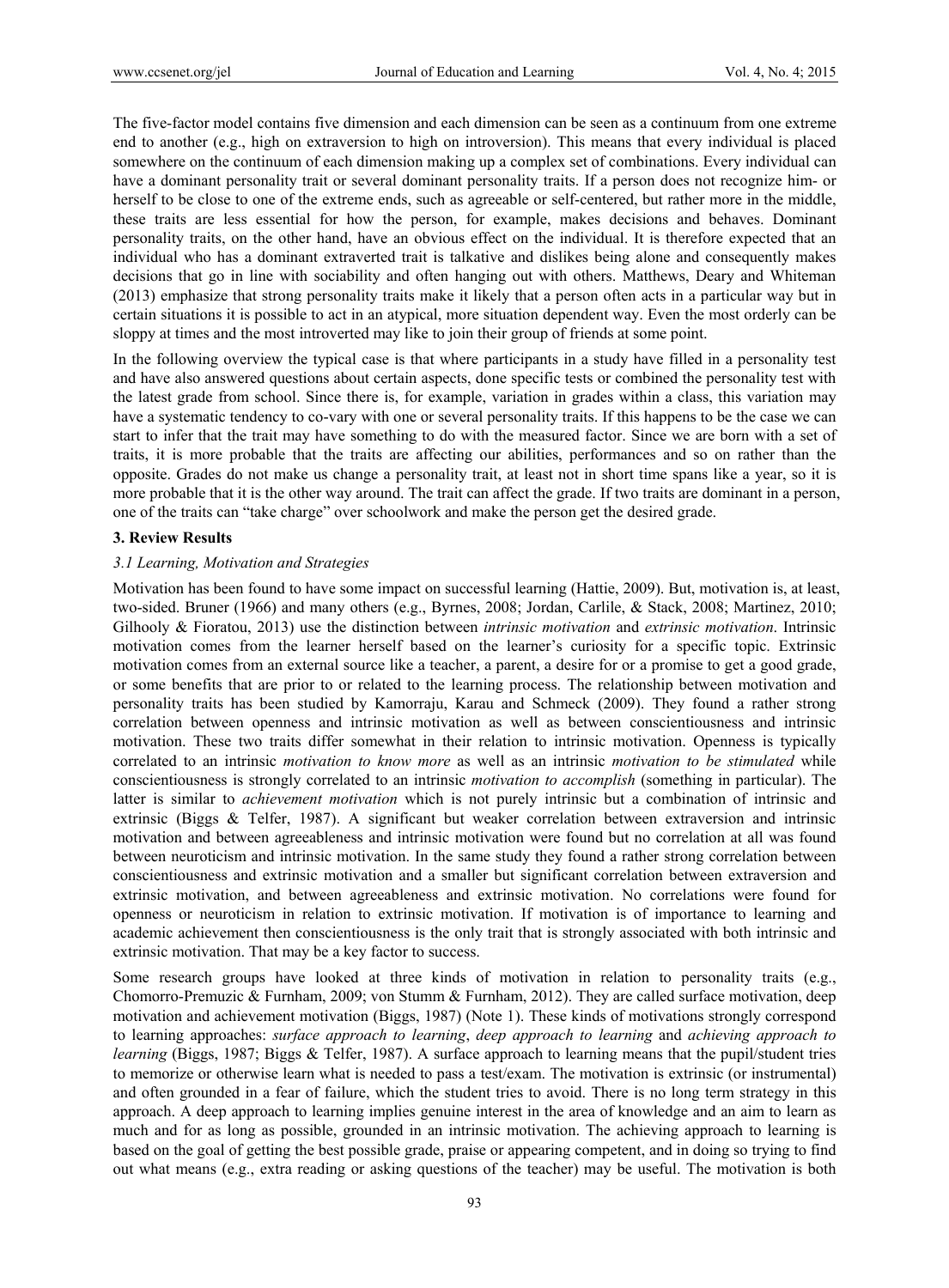intrinsic (to succeed/accomplish and gain advantages in the future) and extrinsic (good grades, praise and acknowledgment from others). Table 2 (and Table 6) is a summary of ten studies relating the three learning strategies with personality traits. Most of the studies use participants at a college/university level. This makes it less reliable to generalize the tendencies to younger pupils.

| <b>Personality trait</b> | No of studies | <b>Surface learning</b> | Deep learning  | <b>Achieving learning</b> |
|--------------------------|---------------|-------------------------|----------------|---------------------------|
| <b>Openness</b>          | (10/10/7)     | ------------            | ++++++++++++++ | $^{+++}$                  |
| Conscientiousness        | (10/10/7)     |                         | +++++++++++    | +++++++++++               |
| Extraversion             | (10/10/7)     | $--/+$                  | $+++++$        | $+++++$                   |
| Agreeableness            | (10/10/7)     | $------ 4 +$            | $-/-$          | $^{+++}$                  |
| Neuroticism              | (10/10/7)     | +++++++++               |                | $- - / +$                 |

Table 2. Approaches to learning: surface learning, deep learning and achieving learning

For the full table with all details from each study see Appendix A. In three of the ten studies achieving learning was not included. If the plus signs or minus signs exceed the number of studies it means that the correlation in some cases was strong and was marked with a double plus or a double minus.

- = negative significant correlation

 $+$  = positive significant correlation

There are two strong tendencies related to Openness. Openness is positively correlated to the deep approach to learning and negatively correlated to the surface approach to learning. Individuals scoring high on openness thus often tend to be motivated to learn as much as possible about an area of knowledge that they find interesting. They also tend to reject the idea of studying for a test/exam for its own sake. Conscientiousness is also strongly related to two approaches to learning. There is an obvious association between conscientiousness and the deep approach to learning even though it is not as strong as the relation between openness and the deep approach. Conscientiousness, instead, sticks out as the trait most strongly correlated with the achieving approach to learning. This suggest that individuals scoring high on conscientiousness both have a tendency to learn as much as possible on a given subject and to strive to get the best possible grade. These tendencies are well in line with the intrinsic and extrinsic motivation associated with conscientiousness and to that trait only.

The correlations between extraversion and the approaches to learning and between agreeableness and the approaches to learning are visible but weak. The tendencies are rather ambiguous and make it hard to associate or predict anything. Neuroticism is the trait most strongly associated with a surface approach to learning. It can therefore be expected that individuals scoring high on neuroticism will mainly be motivated to learn for the test/exam by means of memorization or similar methods.

### *3.2 Academic Goals*

Goals are mental representations of desired end states (Jensen, 2009). If you know what you want you can start striving for it. If you do not know what you want there is no clear path. Goals are strongly associated with both motivation and learning (LeDoux, 2002; Gilhooly & Fioratou, 2013). Clear goals are seen as an important and positive factor of learning (Hattie, 2009). There are a number of different kinds of goals. Two types have been studied in relation to personality traits: learning goals and performance goals. Learning goal means that an individual has a specific goal for learning a specific subject/competence. The learning goal is a primary goal or an intrinsic goal. We learn for its own sake. A performance goal is, in a way, a secondary goal since we learn to be able to perform well in the eyes of others. The learning is just a means for the performance. The performance is the end. Six studies have looked at the relation between personality traits and goals (see Table 3 and Table 7).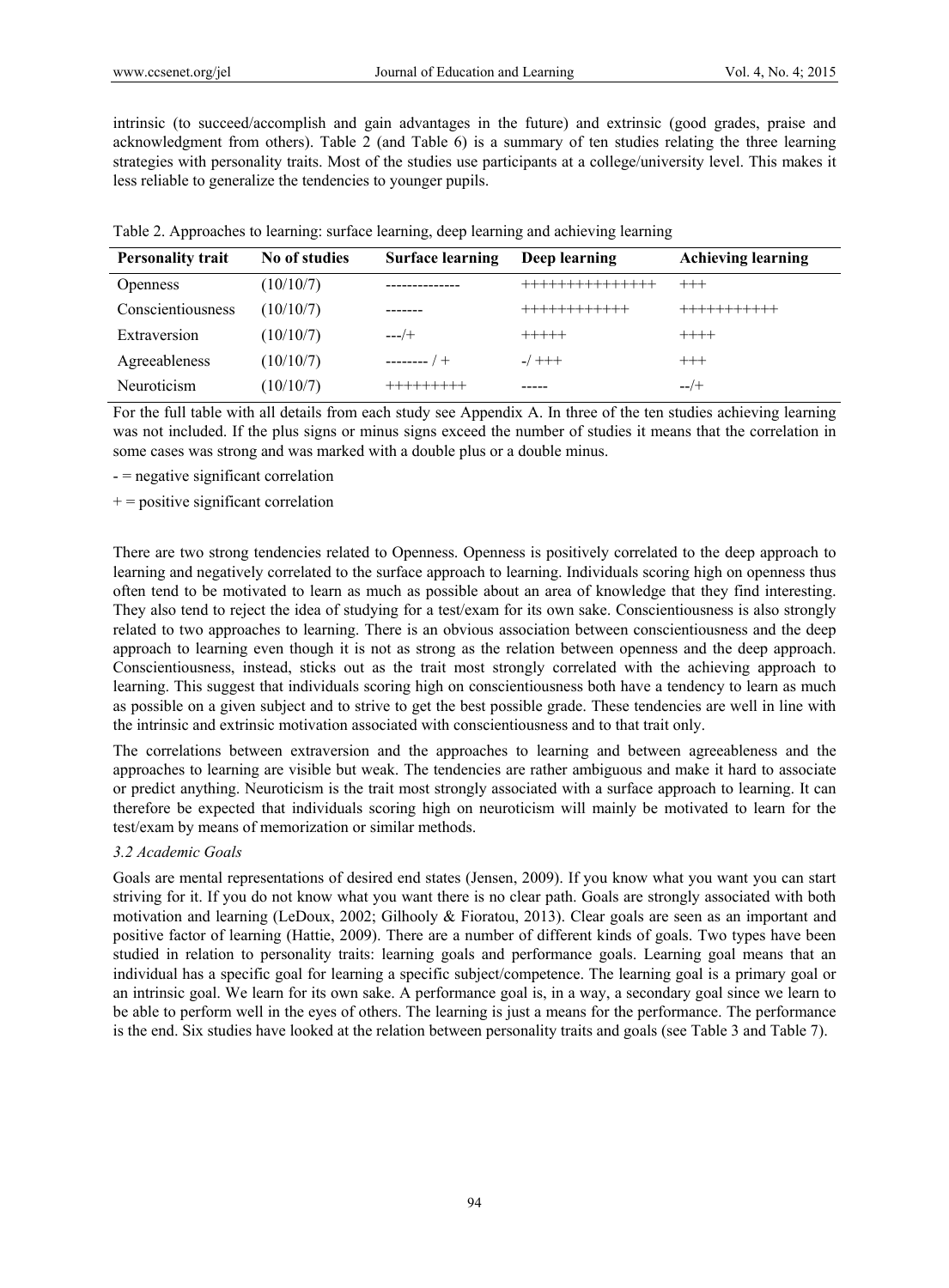| <b>Personality trait</b> | No of studies  | Learning goal | Performance goal |
|--------------------------|----------------|---------------|------------------|
| <b>Openness</b>          | (6)            | +++++++       |                  |
| Conscientiousness        | (6)            | $++++++$      | $++++-$          |
| Extraversion             | (6)            | $+++++$       | $^+$             |
| Agreeableness            | (6)            | $+++++$       |                  |
| Neuroticism              | $\mathfrak{b}$ |               |                  |

Table 3. Academic goals: learning goal and performance goal

For the full table with all details from each study see Appendix B. If the plus signs or minus signs in each cell exceed the number of studies it means that the correlation in some cases was strong and was marked with a double plus or a double minus.

- = negative significant correlation
- $+$  = positive significant correlation

All personality traits but neuroticism are associated with learning goals. This association is strongest for the openness trait closely followed by the conscientiousness trait. The neuroticism and conscientiousness traits are associated with performance goals in a positive way while the agreeableness trait is negatively associated with performance goals. This can be interpreted to mean that trait openness and trait conscientiousness influence us to learn for its own sake to a high degree and extraversion and agreeableness have a similar but weaker effect on learning. Conscientiousness and neuroticism can influence us to learn to perform well in the eyes of others, probably to get praise, while agreeableness as a trait will make us avoid this strategy of learning. It is least likely that individuals scoring high on the agreeableness trait will learn just to perform well in the eyes of others.

#### *3.3 Academic Achievement, Test Results and GPA*

There are several means to test academic achievement. Most often it ends up measured, however, in a good grade. Before we look at the relation between personality traits and grades it can be interesting to see how the traits are related to intelligence tests, general knowledge tests, language tests and math/science tests. Intelligence tests can be a measure of general development and abilities. It is extremely difficult to score high on an intelligence test without formal education. The idea that some individuals are intelligent without learning and special training is unsupported. To become better at intelligence tests we have to learn. Prior learning is a prerequisite. This is also true for knowledge tests, language tests and math/science tests. The presented test should be, at least in part, a measure of previous learning and understanding. In 15 studies either intelligence or knowledge was tested and compared to personality traits. Four studies checked for language abilities and two studies checked for math/science abilities. SAT, Raven and IQ tests are examples of tests that were used to measure intelligence.

| <b>Personality trait</b> | No of studies | Intelligence (IQ) | Language test | <b>Math/science test</b> |
|--------------------------|---------------|-------------------|---------------|--------------------------|
| Openness                 | (15/4/2)      |                   | $++++++$      | $^{+++}$                 |
| Conscientiousness        | (14/4/2)      | $++++-$           | $+/-$         | -                        |
| Extraversion             | (15/4/2)      |                   | $+/-$         |                          |
| Agreeableness            | (15/4/2)      | $^{++}$           | $++/-$        | $+/-$                    |
| Neuroticism              | (15/4/2)      |                   |               | -                        |

Table 4. Traits in relation to test results: intelligence test, language test and math/science test

For the full table with all details from each study see Appendix C. In one of the fifteen studies conscientiousness was not included. If the plus signs or minus signs in each cell exceed the number of studies it means that the correlation in some cases was strong and was marked with a double plus or a double minus.

- = negative significant correlation

 $+$  = positive significant correlation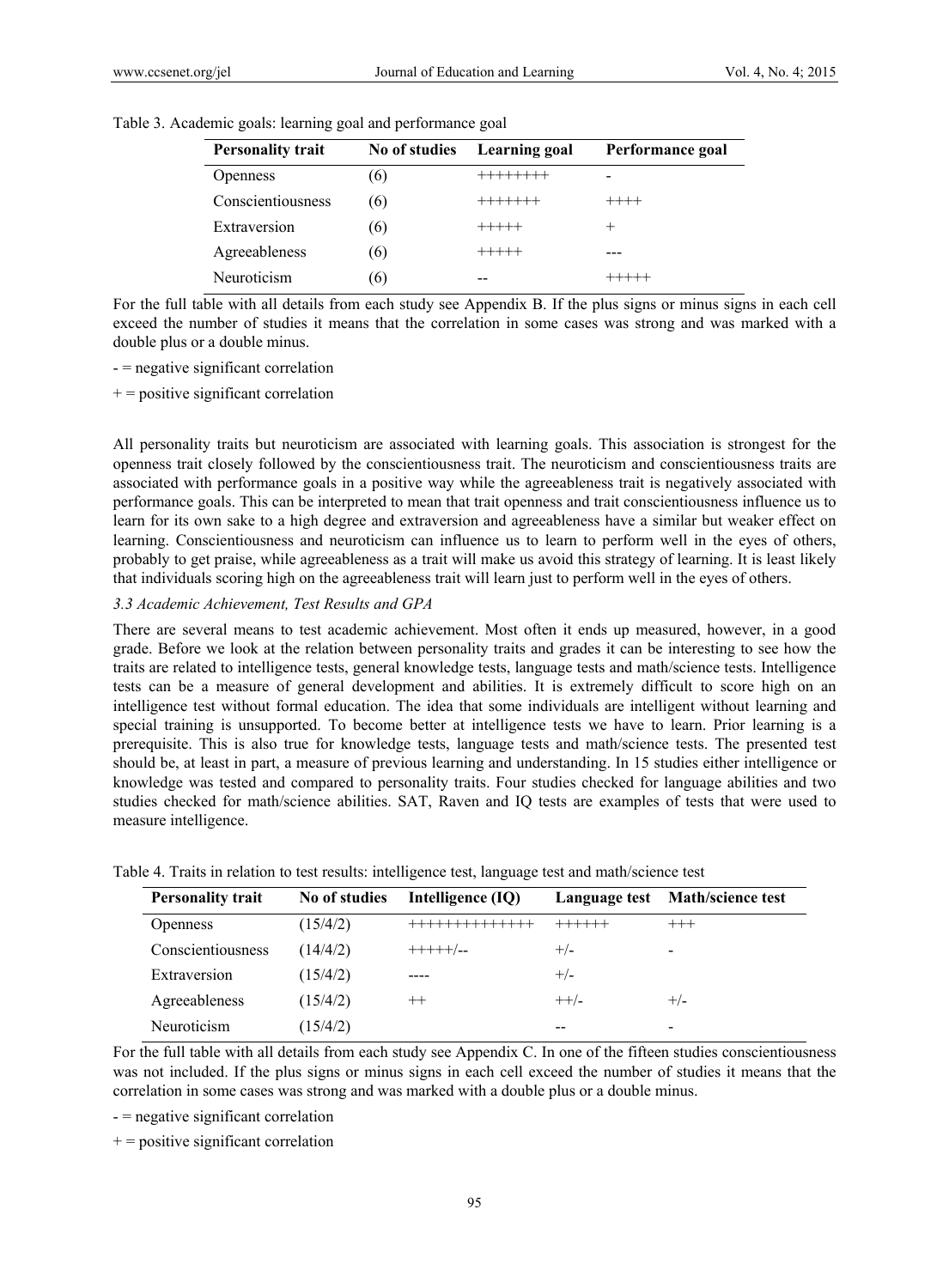One personality trait is strongly associated with intelligence and that is openness. Openness has no negative correlations to intelligence tests. In some studies there are zero correlations, meaning that participants on the other end of the trait (the traditionalist trait) scored equally well. The Neuroticism trait has only zeros and the most probable reason for that is that the opposite end, emotional stability traits, scores equally well. Conscientiousness has some positive correlations but also some negative correlations. Extraversion has only negative correlations which should mean that participants on the introverted end of the dimension scored higher. Two small positive correlations were found between intelligence and agreeableness.

These results are consistent with previous meta-analyses. Openness has the highest correlation to four types of intelligence (general intelligence, crystallized intelligence, visual perception and fluid intelligence). Conscientiousness has zero correlations to three types of intelligence and negative correlations to two types of intelligence. Agreeableness has consistently zero correlations to intelligence tests (Furnham, 2008; Matthews et al., 2013).

In the four studies that report on language abilities, openness has positive correlations in all studies. The rest of the traits have zero correlations and both positive and negative correlations. Language ability or language intelligence is typically associated with openness. It is also reasonable to argue that extraversion is associated with language, especially vocal verbal communication. Introversion is associated with reading, which is also a kind of language ability. These two abilities may balance each other.

Finally, two studies included math/science tests and only the openness trait has a positive correlation in both studies. The other traits have mixed correlations or negative correlations. From previous studies mathematical intelligence is associated with emotional stability (Furnham, 2008). This is also the case in the Spengler et al. (2013) study.

After looking closer at the relation between personality traits and motivation, approaches to learning, goals and specific abilities it is sound to ask if any of this is reflected in the grades. Is intrinsic motivation the best way to learn (Jordan, Carlile, & Stack, 2008; Martinez, 2010) and get good grades? Is the deep approach to learning the best way to get good grades? Are learning goals the best way to get good grades? Do intelligence and special abilities support students to get good grades? These questions are highly relevant and in 28 studies the relation between personality traits and Grade Point Average (GPA) has been matched. In four of these 28 studies and in an additional two studies the language grades and math/science grades are also especially matched.

| <b>Personality trait</b> | No of studies | <b>GPA</b>                                   | Language grade | Math/science grade |
|--------------------------|---------------|----------------------------------------------|----------------|--------------------|
| <b>Openness</b>          | (26/6/6)      | +++++++++++++++<br>$^{+}$                    | $+++++$        |                    |
| Conscientiousness        | (28/6/6)      | ++++++++++<br>+++++++++++++++++++<br>$+++++$ | $++++++$       | +++++++            |
| Extraversion             | (26/6/6)      | $++++/---$                                   | $+/----$       |                    |
| Agreeableness            | (26/6/6)      | ++++++++++                                   | $+++++$        | $^{++}$            |
| Neuroticism              | (27/6/6)      |                                              | $+/-$          |                    |

Table 5. Grades: Grade Point Average (GPA), language grades and math/science grades

For the full table with all details from each study see Appendix D. In a few studies some of the personality traits are not included. If the plus signs or minus signs in each cell exceed the number of studies it means that the correlation in some cases was strong and was marked with a double plus or a double minus.

- = negative significant correlation

 $+$  = positive significant correlation

One personality trait stands out. Conscientiousness has positive correlations to GPA in all studies but two (zero correlations). It is safe to predict that a person that scores high on the conscientiousness scale also gets good grades in general. The trait is also positively correlated to both language grades and math/science grades. In these cases there are no zero or negative correlations. The general tendency is therefore also valid in specific fields of knowledge.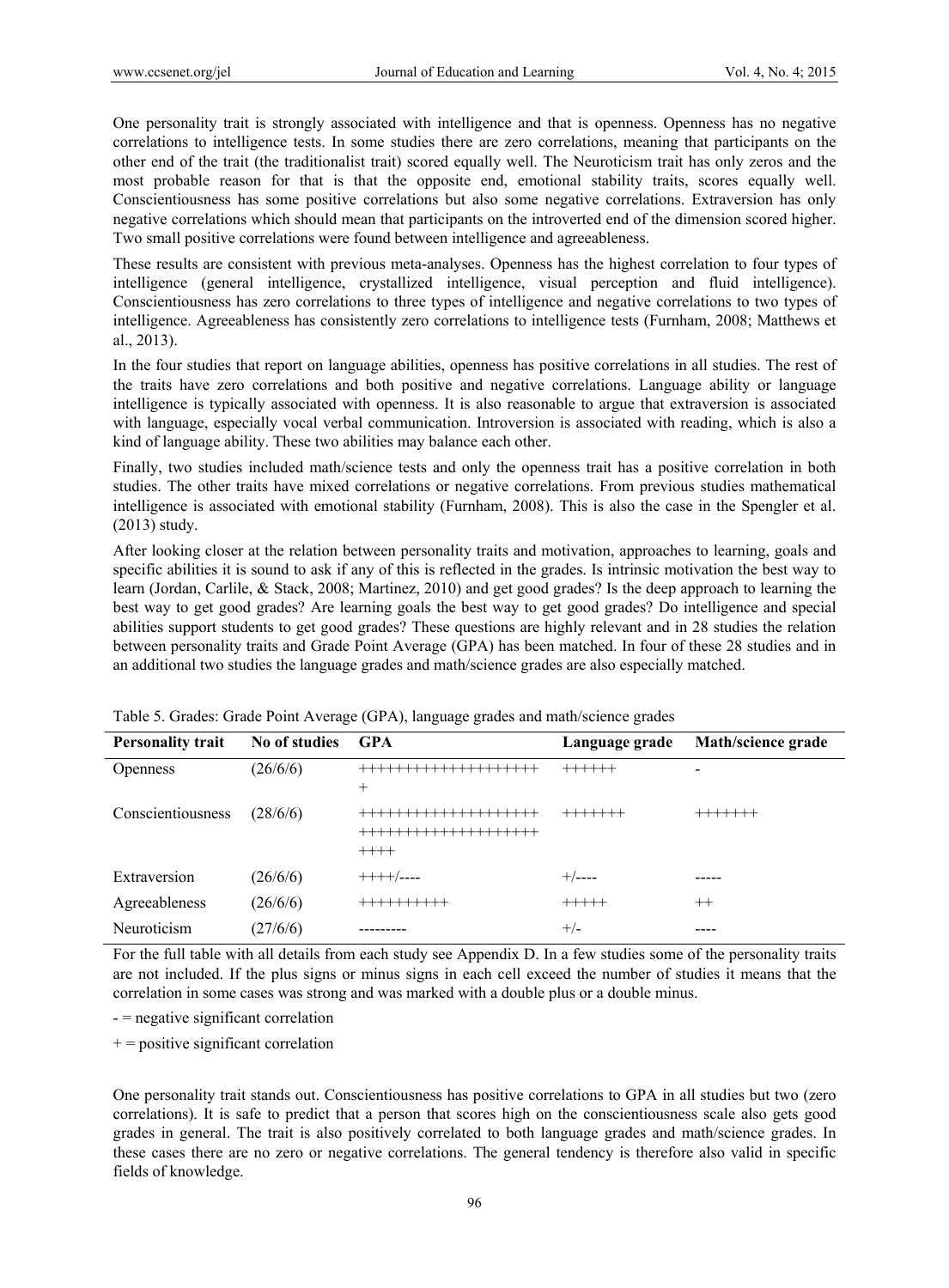Openness is also associated with good general grades based on several positive correlations, no negative correlations and nine zero correlations. As expected, the grades for language are positively correlated while the grades for math/science are unrelated. Agreeableness and the relation to GPA is a combination of zero correlations and positive correlations. This is also the case for language grades and math/science grades.

The result for extroversion/introversion is mixed. Both ends are associated with good grades. Introversion, though, has some correlations to math/science grades (negative correlations for extraversion means positive correlations for introversion). When it comes to neuroticism the correlations all over are negative or zero except for one case that is positive. This means that there actually are a number of positive correlations to emotional stability. Emotionally stability is associated with good grades in general (GPA) and with math/science in particular.

To sum it up there are grade correlations to each trait but one trait has more correlations in all three categories than the other: conscientiousness. Even if the other traits have several positive correlations to grades, conscientiousness has the highest correlation in almost every study.

#### **4. Discussion**

Every personality trait has some kind of advantage from an evolutionary perspective. Otherwise it would have vanished (Furnham, 2008). It may be beneficial, both for the individual with a trait, and the group, which can benefit from at least one individual's abilities. When it comes to learning, something that we all do frequently, motivation, goal and strategy is in some way related to each personality trait. We all learn but we may be affected by the context and in motivating why to learn. The interesting question is how our traits may affect learning. Formal education, on the other hand, is a specific learning context. In what way do personality traits match the specific traditions, rules, learning environment, interaction patterns, teacher strategies, external motivations, tests and assessment (grading)?

Even if there are five personality dimensions (neuroticism-emotional stability, extraversion-introversion, openness-traditionalism, agreeableness-self-centered, and conscientiousness-careless), three of them get extra attention: neuroticism, openness and conscientiousness. Neuroticism is associated with surface motivation and surface approach to learning, performance goals and low general grades (GPA). The strategy to learn only for the exam, and not to get more than a pass, does not seem successful. Openness is strongly associated with intrinsic motivation, deep motivation and deep approach to learning (and negatively associated with surface learning), learning goals, high levels on intelligence tests, language tests and math/science tests and getting fairly good grades. It seems to make for good conditions for academic achievement but the grades do not match the potential. Conscientiousness is strongly associated with both intrinsic motivation and extrinsic motivation, both deep approach to learning and an achieving approach to learning, and both learning goals and performance goals, and especially good grades. This seems to make for even better conditions for academic achievement. It might even be possible to say that the conditions are making the outcome exceed the potential or at the least reach the full potential since conscientiousness is not associated with high results on tests.

The interesting question in comparing openness and conscientiousness is: why do individuals that score high on the openness scale get high results on intelligence tests, knowledge tests, language tests and math/science tests that you cannot prepare for but get lower grades than individuals that score high on the conscientiousness scale when the latter get mediocre or even low results on tests that they cannot prepare for? Openness is associated with wide general knowledge, something that they can rely on in a diversity of tests and everyday life situations without preparation. The reasonable explanation as to why they know so much is probably because they take their starting points from learning goals, intrinsic and deep motivation and a deep approach to learning. There might also be other factors that allow individuals that score high on openness to be knowledgeable in a wide sense that will be discussed briefly below. The successful correlation between conscientiousness and GPA can of course be explained by the various goals, kinds of motivation and approaches to learning that they apply but this is only useful if there is a possibility for preparation. Individuals that score high on the conscientiousness scale are masters at preparing for specific tasks within a certain timeframe, which leads to good grades but not necessarily to gaining wider general knowledge and understanding.

It can be interesting to look at the abilities that are associated with openness and the mental tools used for learning. Individuals that score high on the openness scale also:

 Score high on creativity tests (Sawyer, 2012; Matthews et al., 2013; Hirsch & Peterson, 2008; Furnham, 2008).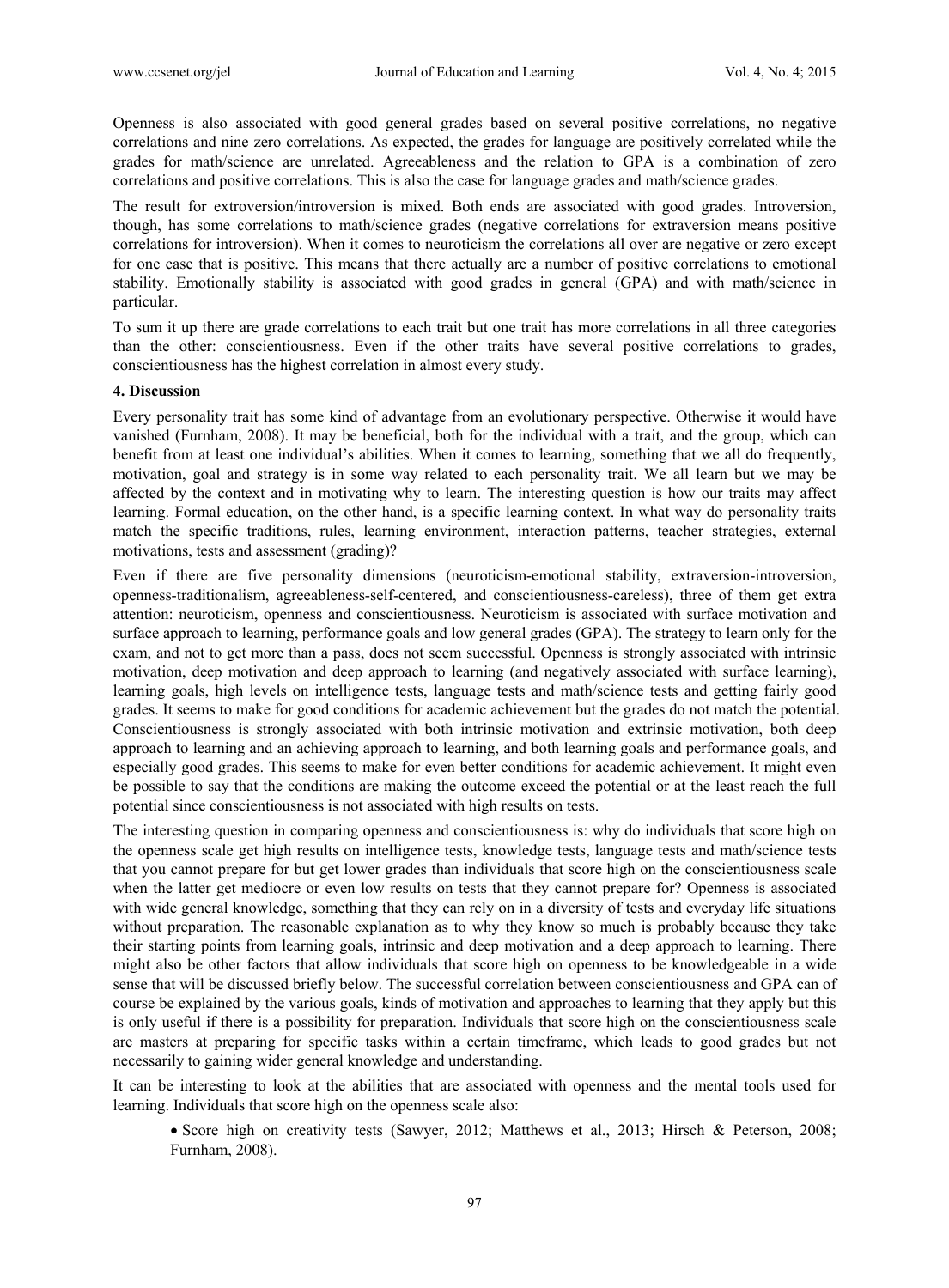Are good at problem-solving, critical thinking, elaborative thinking and have high metacognitive capacity (Komarraju et al., 2011; Bidjerano & Dai, 2007).

• Show high levels of autonomy/independence (Costa & McCrae, 1992; McCrae & Costa, 2006).

None of these abilities are correlated with high grades (Bidjerano & Dai, 2007; Credé & Phillips, 2011; Komarraju et al., 2011; Komarraju & Nadler, 2013; Lubbers et al., 2010; Paunonen & Ashton, 2001). Autonomy and critical thinking might actually be negative abilities in schools. If you are an independent and critical thinker you might question authority, for example the teacher, and that is seldom positive. The question is, then, what abilities are correlated to or associated with high grades? This is a list of good candidates:

Accuracy (Di Fabio & Busoni, 2007; MacCann, Duckworht, & Roberts, 2009).

 Perseverance (Paunonen & Ashton, 2001; Di Fabio & Busoni, 2007; MacCann, Duckworht, & Roberts, 2009).

 Discipline and self-control (Peterson, Casillas, & Robbins, 2006; Komarraju, Karau, & Schmeck, 2009; MacCann, Duckworht, & Roberts, 2009).

- Diligence and hard work (Nguyen et al., 2006; MacCann, Duckworth, & Roberts, 2009).
- *Openness to the cultural* (Di Fabio & Busoni, 2007).
- *Synthetic-analytical thinking* (Komarraju et al., 2011).

 To be able to dedicate the right amount of time, at the right time (Bidjerano & Dai, 2007; Komarraju & Nadler, 2013).

 To be able to exert oneself as much as required (Bidjerano & Dai, 2007; Credé & Phillips, 2011; Komarraju & Nadler, 2013; CF. Lounsbury et al., 2003).

*To have learning goals* (Steinmayr, Bipp, & Spinath, 2011).

• Both internal and external motivation (Komarraju, Karau, & Schmeck, 2009), and in particular the *internal motivation* to succeed.

- Self-efficacy (De Feyter et al., 2012; Credé & Phillips, 2011; Komarraju, Karau, & Schmeck, 2009)
- Determination (Peterson, Casillas, & Robbins, 2006).

 *Executive functions* (Neuenschwander et al., 2013), even though they have a more positive effect on test result than on grades.

- Ability to perform (Paunonen & Ashton, 2001).
- *Understanding* (Paunonen & Ashton, 2001).

Fifteen out of these 18 abilities are strongly associated with the conscientiousness trait while only six abilities (in italics) are associated with openness in some way. What we can see is that individuals that score high on conscientiousness can plan, organize time and material, and perform. They know how to study and prepare for exams. Individuals that score high on openness know how to gain knowledge, be independent enough to learn stuff that others have overlooked/missed as relevant, create and organize new knowledge, think about their own learning and understand what they learn.

From this review of studies on personality traits in relation to learning and academic achievement we have to ask what kind of education systems we have. Grades do not really seem to match knowledge and skills. This is not just a disadvantage for openness but also extraversion. Extraverts like to talk a lot and socialize. That is not appreciated in most classrooms (Nguyen et al., 2006). Neurotics are too demanding and may be assessed as weak. Introverts, agreeable and conscientious, fit well in school since they are associated with concentration, quietness and hard work (Bipp, Steinmayr, & Spinath, 2008). Especially conscientious and agreeable persons are generally interested in being at school and interested in school subjects (Spengler et al., 2013; Chamorro-Premuzic & Furnham, 2003) and have high attendance (Conard, 2006). It is as if schools are made for and teachers appreciate these traits (cf. Barbaranelli et al., 2003).

Two conclusions can be made from this review: (1) intrinsic motivation, a deep approach to learning and learning goals are associated with general knowledge and good test results, all linked together by the openness trait; (2) extrinsic (in combination with intrinsic) motivation, an achieving (in combination with deep) approach to learning and performance goals (in combination with learning goals) are associated with high grades in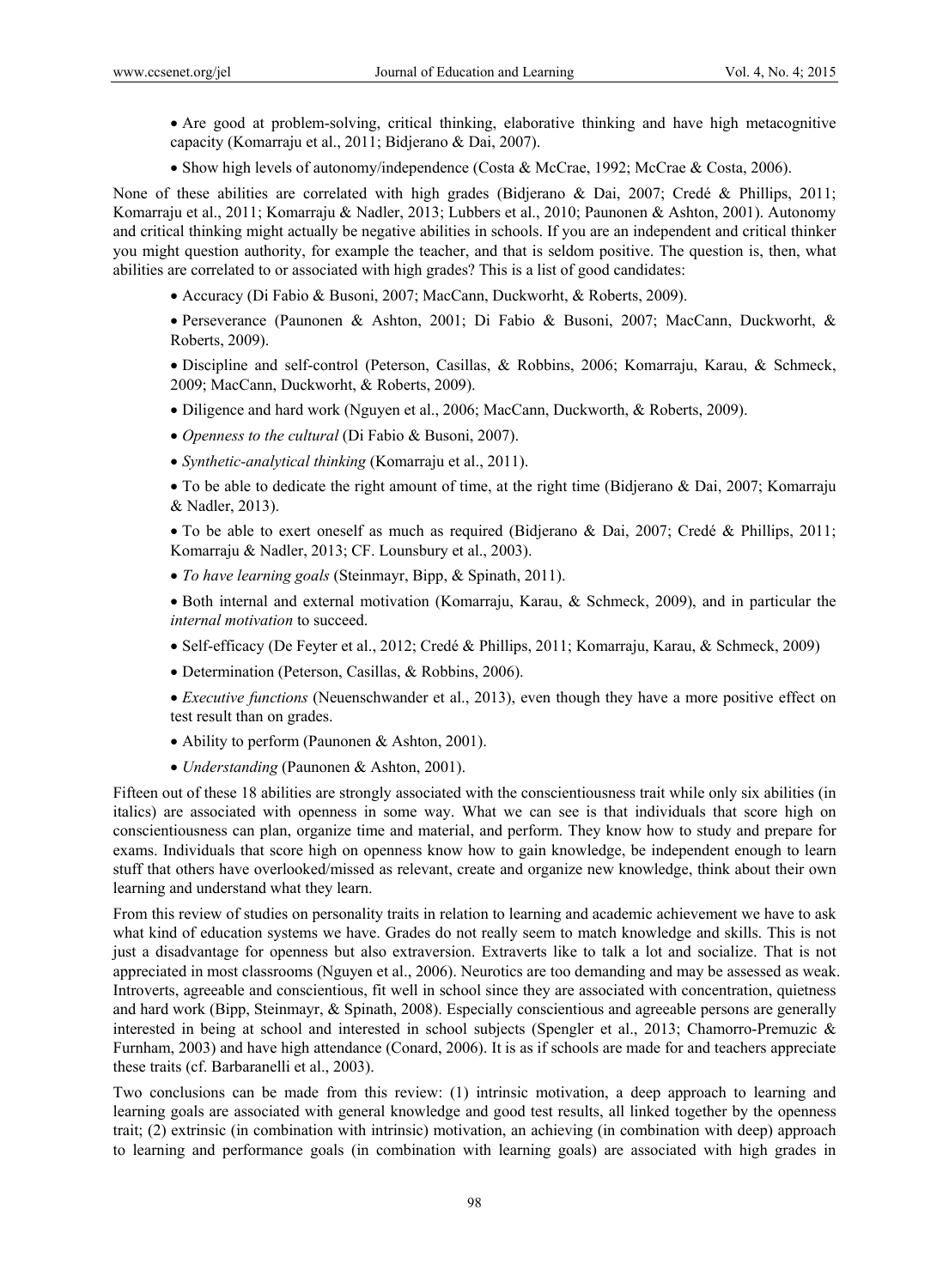general linked together by the conscientiousness trait. Openness is associated with learning and general knowledge while conscientiousness is associated with academic achievement.

One additional and modest conclusion is that grades to a high degree are a measure of how well students fit in school, not what and how much they have learned. If this is true we have to find better ways to measure learning and give grades that match the level and quality of knowledge and not how well students are suited for classroom activities and school related assignments. We need more research in this area, taking personality traits into account, and new strategies for teachers to acknowledge more ways of achieving academic success.

#### **References**

- Abe, J. A. A. (2005). The predictive validity of the Five-Factor Model of personality with preschool age children: A nine year follow-up study. *Journal of Research in Personality*, *39*, 423-442. http://dx.doi.org/10.1016/j.jrp.2004.05.002
- Barbaranelli, C., Caprara, G. V., Rabasca, A., & Pastorelli, C. (2003). A questionnaire for measuring the Big Five in late childhood. *Personality and Individual Differences*, *34*, 645-664. http://dx.doi.org/10.1016/S0191-8869(02)00051-X
- Barthelemy, J. J., & Lounsbury, J. W. (2009). The relationship between aggression and the Big five personality factors in predicting academic success. *Journal of Human Behavior in the Social Environment*, *19*(2), 159-170. http://dx.doi.org/10.1080/10911350802687125
- Bidjerano, T., & Dai, D. Y. (2007). The relationship between the big-five model of personality and self-regulated learning strategies. *Learning and Individual Differences*, *17*, 69-81. http://dx.doi.org/10.1016/j.lindif.2007.02.001
- Biggs, J. (1987). *Student approaches to learning and studying*. Melbourne: Australian council to educational research.
- Biggs, J., & Telfer, R. (1987). *The process of learning*. Sydney: Prentice-Hall of Australia.
- Bipp, T., Steinmayr, R., & Spinath, B. (2008). Personality and achievement motivation: Relationship among Big Five domain and facet scales, achievement goals, and intelligence. *Personality and Individual Differences*, *44*, 1454-1464. http://dx.doi.org/10.1016/j.paid.2008.01.001
- Bruner, J. S. (1966). *Toward a theory of instruction*. Cambridge, Mass. : Belknap Press.
- Busato, V. V., Prins, F. J., Elshout, J. J., & Hamaker, C. (2000). Intellectual ability, learning style, personality, achievement motivation and academic success of psychology students in higher education. *Personality and Individual Differences*, *29*, 1057-1068. http://dx.doi.org/10.1016/S0191-8869(99)00253-6
- Byrnes, J. P. (2008). Cognitive development and learning. In *instructional contexts*. Boston: Pearson.
- Chamorro-Premuzic, T., & Furnham, A. (2003). Personality predicts academic performance: Evidence from two longitudinal university samples. *Journal of Research in Personality*, *37*, 319-338. http://dx.doi.org/10.1016/S0092-6566(02)00578-0
- Chamorro-Premuzic, T., & Furnham, A. (2008). Personality, intelligence and approaches to learning as predictors of academic performance. *Personality and Individual Differences*, *44*, 1596-1603. http://dx.doi.org/10.1016/j.paid.2008.01.003
- Chamorro-Premuzic, T., & Furnham, A. (2009). Mainly Openness: The relationship between the Big Five personality traits and learning approaches. *Learning and Individual Differences*, *19*, 524-529. http://dx.doi.org/10.1016/j.lindif.2009.06.004
- Chamorro-Premuzic, T., Furnham, A., & Lewis, M. (2007). Personality and approaches to learning predict preference for different teaching methods. *Learning and Individual Differences*, *17*, 241-250. http://dx.doi.org/10.1016/j.lindif.2006.12.001
- Conard, M. A. (2006). Aptitude is not enough: How personality and behavior predict academic performance. *Journal of Research in Personality*, *40*, 339-346. http://dx.doi.org/10.1016/j.jrp.2004.10.003
- Costa, P. T., & McCrae, R. R. (1992). Four ways five factors are basic. *Personality and individual differences*, *13*(6), 160-166. http://dx.doi.org/10.1016/0191-8869(92)90236-i
- Crede, M., & Phillips, A. L. (2011). A meta-analytic review of the Motivated Strategies for Learning Questionnaire. *Learning and Individual Differences*, *21*, 337-346. http://dx.doi.org/10.1016/j.lindif.2011.03.002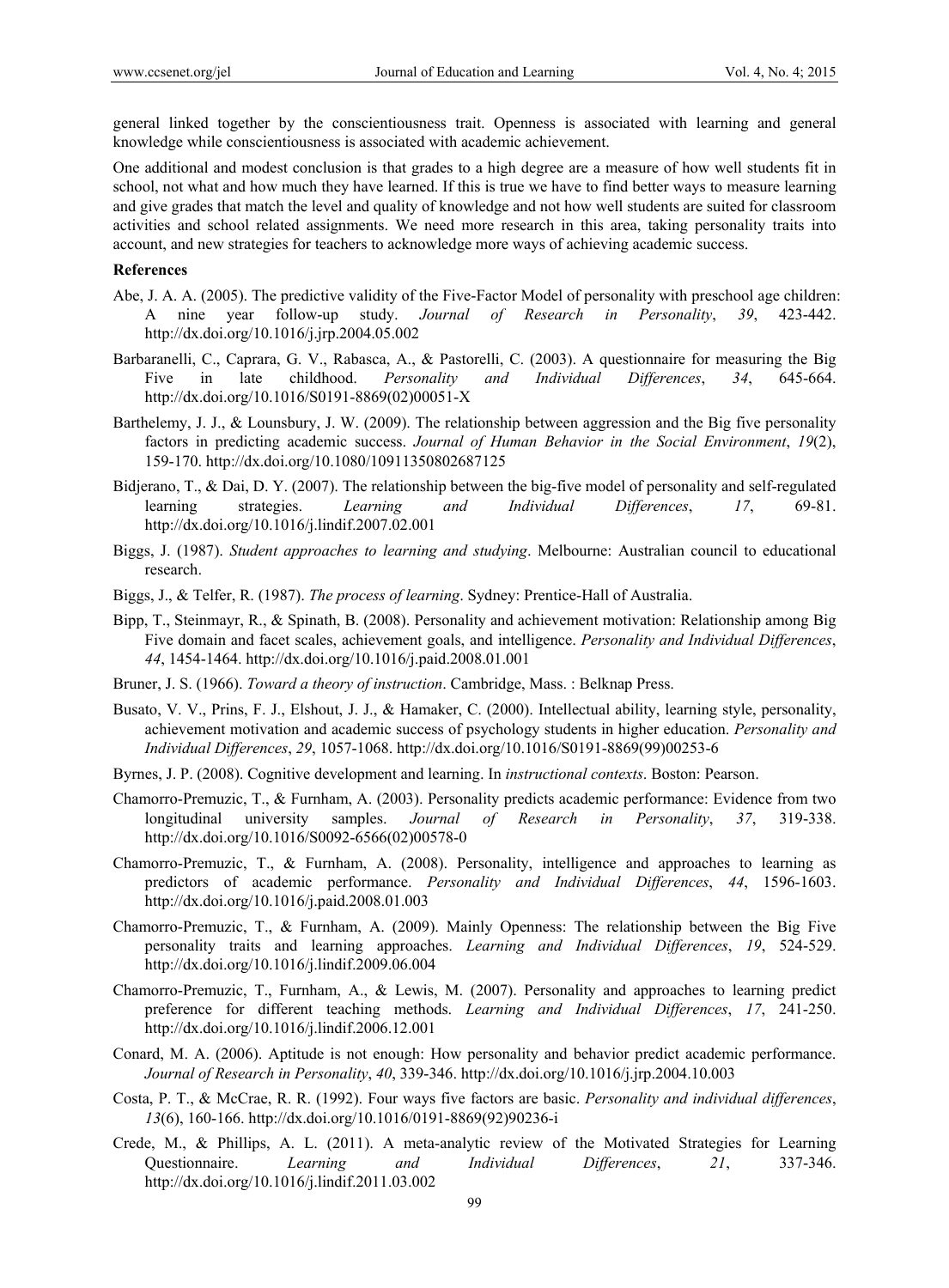- De Feyter, T., Caers, R., Vigna, C., & Berings, D. (2012). Unraveling the impact of the Big Five personality traits on academic performance: The moderating and mediating effects of self-efficacy and academic motivation. *Learning and Individual Differences*, *22*, 439-448. http://dx.doi.org/10.1016/j.lindif.2012.03.013
- Di Blas, L., & Carraro, D. (2011). Relations between nonverbal intelligence and personality reports in late childhood. *Journal of Research in Personality*, *45*, 112-116. http://dx.doi.org/10.1016/j.jrp.2010.10.004
- Di Fabio, A., & Busoni, L. (2007). Fluid intelligence, personality traits and scholastic success: Empirical evidence in a sample of Italian high school students. *Personality and Individual Differences*, *43*, 2095-2104. http://dx.doi.org/10.1016/j.paid.2007.06.025
- Dollinger, S. J., Matyja, A. M., & Huber, J. L. (2008). Which factors best account for academic success: Those which college students can control or those they cannot? *Journal of Research in Personality*, *42*, 872-885. http://dx.doi.org/10.1016/j.jrp.2007.11.007
- Duff, A., Boyle, E., Dunleavy, K., & Ferguson, J. (2004). The relationship between personality, approach to learning and academic performance. *Personality and Individual Differences*, *36*, 1907-1920. http://dx.doi.org/10.1016/j.paid.2003.08.020
- Edmonds, G. W., Goldberg, L. R., Hampson, S. E., & Barckley, M. (2013). Personality stability from childhood to midlife: Relating teachers' assessments in elementary school to observer- and self-ratings 40 years later. *Journal of Research in Personality*, *47*, 505-513. http://dx.doi.org/10.1016/j.jrp.2013.05.003
- Furnham, A. (2008). *Personality and intelligence at work*. London: Routledge. http://dx.doi.org/10.4324/9780203938911
- Furnham, A., & Bachtiar, V. (2008). Personality and intelligence as predictors of creativity. *Personality and Individual Differences*, *45*, 613-617. http://dx.doi.org/10.1016/j.paid.2008.06.023
- Furnham, A., & Monsen, J. (2009). Personality traits and intelligence predict academic school grades. *Learning and Individual Differences*, *19*, 28-33. http://dx.doi.org/10.1016/j.lindif.2008.02.001
- Furnham, A., Swami, V., Arteche, A., & Chamorro‐Premuzic, T. (2008). Cognitive ability, learning approaches and personality correlates of general knowledge. *Educational Psychology: An International Journal of Experimental Educational Psychology*, *28*(4), 427-437. http://dx.doi.org/10.1080/01443410701727376
- Gilhooly, K., & Fioratou, E. (2013). Motivation, goals, thinking, and problem solving. In S. Kreitler (Ed.), *Cognition & Motivation. Forging an interdisciplinary perspective*. Cambridge: Cambridge University Press.
- Hakimi, S., Hejazi, E., & Lavasani, M. G. (2011). The relationships between personality traits and students' academic achievement. *Procedia-Social and Behavioral Sciences*, *29*, 836-845. http://dx.doi.org/10.1016/j.sbspro.2011.11.312
- Hampson, S. E., Andrews, J. A., Barckley, M., & Peterson, M. (2007). Trait stability and continuity in childhood: Relating sociability and hostility to the Five-Factor model of personality. *Journal of Research in Personality*, *41*, 507-523. http://dx.doi.org/10.1016/j.jrp.2006.06.003
- Hattie, J. (2009). *Visible learning. A synthesis of over 800 meta-analyses relating to achievement*. London: Routledge.
- Hirsh, J. B., & Peterson, J. B. (2008). Predicting creativity and academic success with a ''Fake-Proof" measure of the Big Five. *Journal of Research in Personality*, *42*, 1323-1333. http://dx.doi.org/10.1016/j.jrp.2008.04.006
- Hong, R. Y., Paunonen, S. V., & Slade, H. P. (2008). Big Five personality factors and the prediction of behavior: A multitrait-multimethod approach. *Personality and individual differences*, *45*, 653-665. http://dx.doi.org/10.1016/j.paid.2008.03.015
- Jensen, M. (2009). Lifestyle: Suggesting mechanisms and a definition from a cognitive science perspective. *Environment, Development and Sustainability*, *11*(1), 215-228. http://dx.doi.org/10.1007/s10668-007-9105-4
- Jordan, A., Carlile, O., & Stack, A. (2008). *Approaches to learning. A guide for teachers*. Beckshire, England: Open University Press.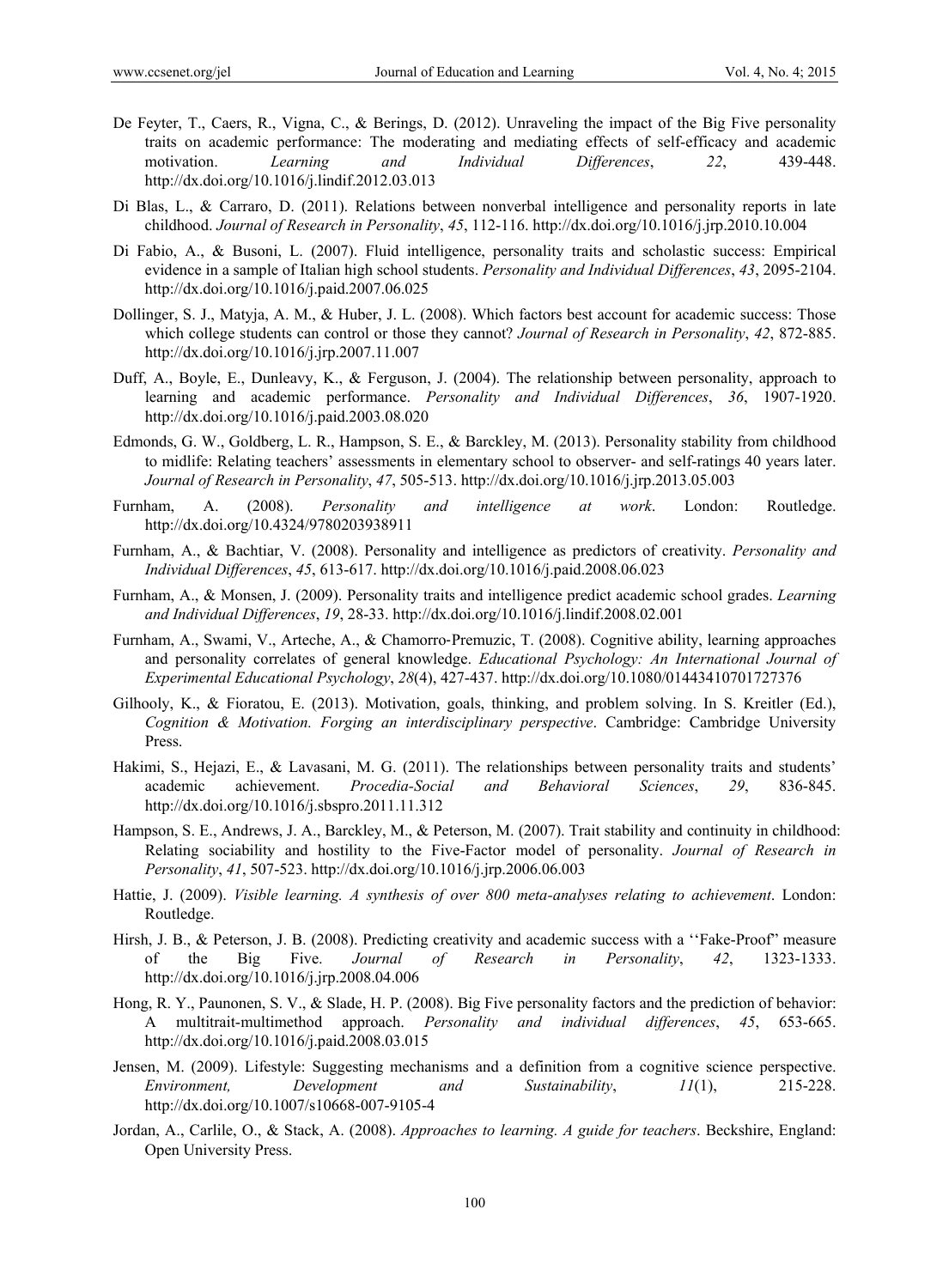- Kappe, R., & van der Flier, H. (2010). Using multiple and specific criteria to assess the predictive validity of the Big Five personality factors on academic performance. *Journal of Research in Personality*, *44*, 142-145. http://dx.doi.org/10.1016/j.jrp.2009.11.002
- Komarraju, M., & Nadler, D. (2013). Self-efficacy and academic achievement: Why do implicit beliefs, goals, and effort regulation matter? *Learning and Individual Differences*, *25*, 67-72. http://dx.doi.org/10.1016/j.lindif.2013.01.005
- Komarraju, M., Karau, S. J., & Schmeck, R. R. (2009). Role of the Big Five personality traits in predicting college students' academic motivation and achievement. *Learning and Individual Differences*, *19*, 47-52. http://dx.doi.org/10.1016/j.lindif.2008.07.001
- Komarraju, M., Karau, S. J., Schmeck, R. R., & Avdic, A. (2011). The Big Five personality traits, learning styles, and academic achievement. *Personality and individual differences*, *51*, 472-477. http://dx.doi.org/10.1016/j.paid.2011.04.019
- Laidra, K., Pullmann, H., & Allik, J. (2007). Personality and intelligence as predictors of academic achievement: A cross-sectional study from elementary to secondary school. *Personality and Individual Differences*, *42*, 441-451. http://dx.doi.org/10.1016/j.paid.2006.08.001
- LeDoux, J. (2002). *Synaptic self. How our brains become who we are*. New York: Penguine Books.
- Lounsbury, J. W., Sundstrom, E., Loveland, J. L., & Gibson, L. W. (2003). Broad versus narrow personality traits in predicting academic performance of adolescents. *Learning and Individual Differences*, *14*, 67-77.
- Lubbers, M. J., Van Der Werf, M. P. C., Kuyper, H., & Hendriks, A. A. J. (2010). Does homework behavior mediate the relation between personality and academic performance? *Learning and Individual Differences*, *20*, 203-208. http://dx.doi.org/10.1016/j.lindif.2010.01.005
- MacCann, C., Duckworth, A. L., & Roberts, R. D. (2009). Empirical identification of the major facets of Conscientiousness. *Learning and individual differences*, *19*, 451-458. http://dx.doi.org/10.1016/j.lindif.2009.03.007
- Martinez, M. E. (2010). *Learning and cognition. The design of the mind*. Upper Saddle River, NJ: Merrill.
- Matthews, G., Deary, I. J., & Whiteman, M. C. (2013). *Personality traits*. Cambridge: Cambridge University Press.
- McCabe, K. O., Van Yperen, N. W., Elliot, A. J., & Verbraak, M. (2013). Big Five personality profiles of context-specific achievement goals. *Journal of Research in Personality*, *47*, 698-707. http://dx.doi.org/10.1016/j.jrp.2013.06.003
- McCrae, R. R., & Costa, P. T. (2006). *Personality in adulthood. A five-factor theory perspective*. London: The Guilford Press.
- Mervielde, I., Buyst, V., & De Fruyt, F. (1995). THE VALIDITY OF THE BIG-FIVE AS A MODEL FOR TEACHERS' RATINGS OF INDIVIDUAL DIFFERENCES AMONG CHILDREN AGED 4 -12 YEARS. *Personality and Individual Differences*, *18*(4), 1325-1534. http://dx.doi.org/10.1016/0191-8869(94)00175-r
- Mischel, W. (1999). *Introduction to personality*. London: Harcourt Brace College Publisher.
- Neppl, T. K. et al. (2010). Differential stability of temperament and personality from toddlerhood to middle childhood. *Journal of Research in Personality*, *44*, 386-396. http://dx.doi.org/10.1016/j.jrp.2010.04.004
- Neuenschwander, R., Cimeli, P., Röthlisberger, M., & Roebers, C. M. (2013). Personality factors in elementary school children: Contributions to academic performance over and above executive functions? *Learning and individual differences*, *25*, 118-125. http://dx.doi.org/10.1016/j.lindif.2012.12.006
- Nguyen, N. T., Allen, L. C., & Fraccastoro, K. (2006). Personality Predicts Academic Performance: Exploring the moderating role of gender. *Journal of Higher Education Policy and Management*, *27*(1), 105-117. http://dx.doi.org/10.1080/13600800500046313
- Paunonen, S. V., & Ashton, M. C. (2001). Big Five Predictors of Academic Achievement. *Journal of Research in Personality*, *35*, 78-90. http://dx.doi.org/10.1006/jrpe.2000.2309
- Rosander, P., & Bäckström, M. (2012). The unique contribution of learning approaches to academic performance, after controlling for IQ and personality: Are there gender differences? *Learning and individual differences*, *22*, 820-826. http://dx.doi.org/10.1016/j.lindif.2012.05.011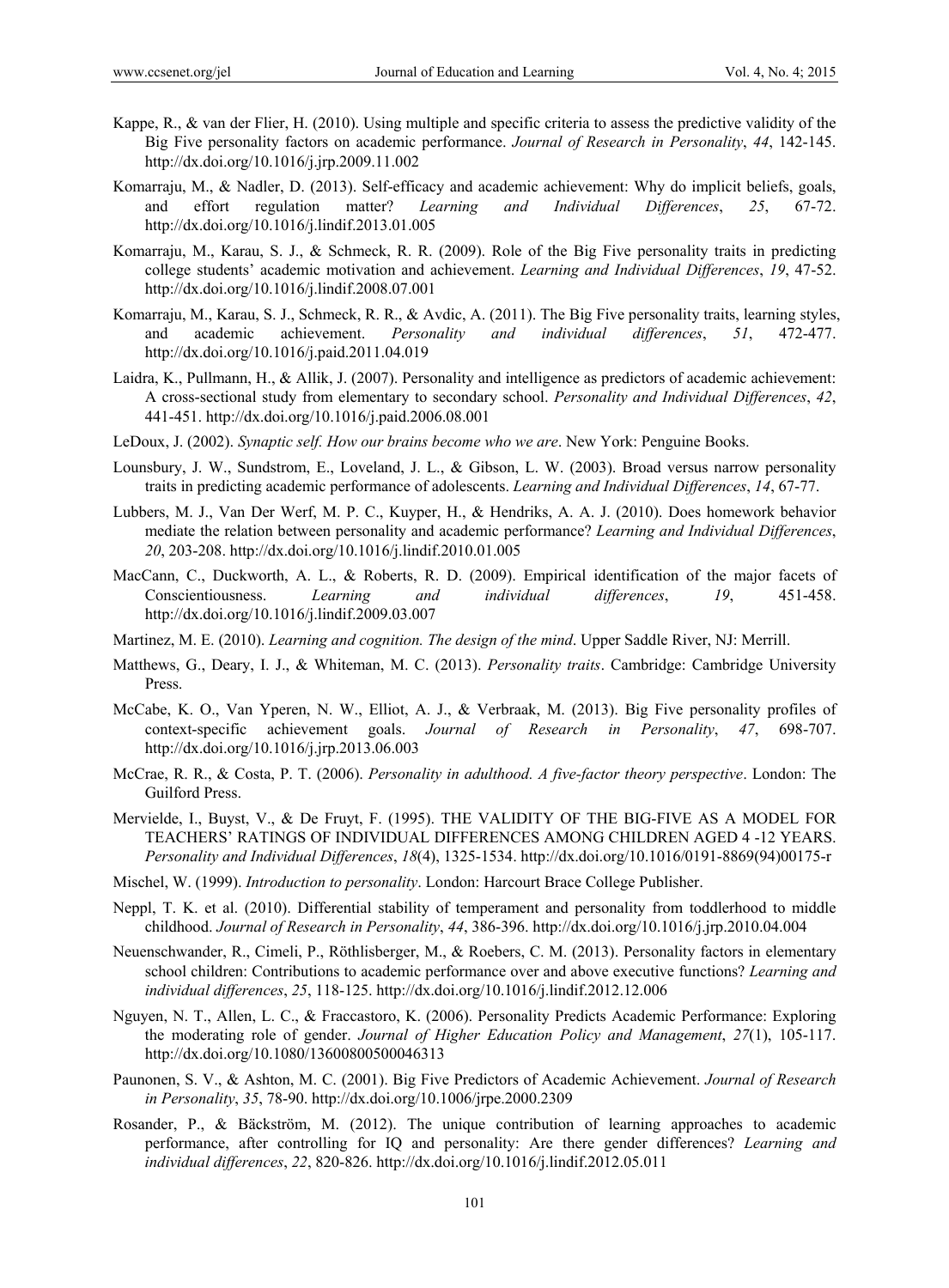- Rosander, P., Bäckström, M., & Stenberg, G. (2011). Personality traits and general intelligence as predictors of academic performance: A structural equation modelling approach. *Learning and individual differences*, *21*, 590-596. http://dx.doi.org/10.1016/j.lindif.2011.04.004
- Sawyer, R. K. (2012). *Explaining creativity*. Oxford: Oxford University Press.
- Smrtnik‐Vitulić, H., & Zupančič, M. (2011). Personality traits as a predictor of academic achievement in adolescents. *Educational Studies*, *37*(2), 127-140. http://dx.doi.org/10.1080/03055691003729062
- Spengler, M., Lüdtke, O., Martin, R., & Brunner, M. (2013). Personality is related to educational outcomes in late adolescence: Evidence from two large-scale achievement studies. *Journal of Research in Personality*, *47*, 613-625. http://dx.doi.org/10.1016/j.jrp.2013.05.008
- Steinmayr, R., Bipp, T., & Spinath, B. (2011). Goal orientations predict academic performance beyond intelligence and personality. *Learning and individual differences*, *21*, 196-200. http://dx.doi.org/10.1016/j.lindif.2010.11.026
- Swanberg, A. B., & Martinsen, Ø. L. (2010). Personality, approaches to learning and achievement. *Educational Psychology: An International Journal of Experimental Educational Psychology*, *30*(1), 75-88. http://dx.doi.org/10.1080/01443410903410474
- von Stumm, S., & Furnham, A. (2012). Learning approaches: Associations with Typical Intellectual Engagement, intelligence and the Big Five. *Personality and Individual Differences*, *53*, 720-723. http://dx.doi.org/10.1016/j.paid.2012.05.014
- Wang, M., & Erdheim, J. (2007). Does the five-factor model of personality relate to goal orientation? *Personality and Individual Differences*, *43*(6), 1493-1505. http://dx.doi.org/10.1016/j.paid.2007.04.024
- Zhang, L. (2003). Does the big five predict learning approaches? *Personality and Individual Differences*, *34*, 1431-1446. http://dx.doi.org/10.1016/S0191-8869(02)00125-3
- Zsolnai, A. (2002). Relationship between children's social competence, learning motivation and school achievement. *Educational Psychology: An International Journal of Experimental Educational Psychology*, *22*(3), 317-329. http://dx.doi.org/10.1080/01443410220138548
- Zuffianò, A. et al. (2013). Academic achievement: The unique contribution of self-efficacy beliefs in self-regulated learning beyond intelligence, personality traits, and self-esteem. *Learning and individual differences*, *23*, 158-162. http://dx.doi.org/10.1016/j.lindif.2012.07.010
- Zweig, D., & Webster, J. (2004). What are we measuring? An examination of the relationships between the big-five personality traits, goal orientation, and performance intentions. *Personality and Individual Differences*, *36*, 1693-1708. http://dx.doi.org/10.1016/j.paid.2003.07.010

#### **Note**

Note 1. Biggs and Telfer (1987) suggest four kinds of motivation: Instrumental motivation, achievement motivation, social motivation and intrinsic motivation. The first three can be seen as kinds of extrinsic motivation. Intrinsic motivation is similar to deep motivation. Instrumental motivation is similar to surface motivation. Social motivation (motivated by e.g. belonging) and achievement motivation are different kinds than or combinations of deep and surface motivation. Thus far no one has studied the relation between social motivation and personality traits.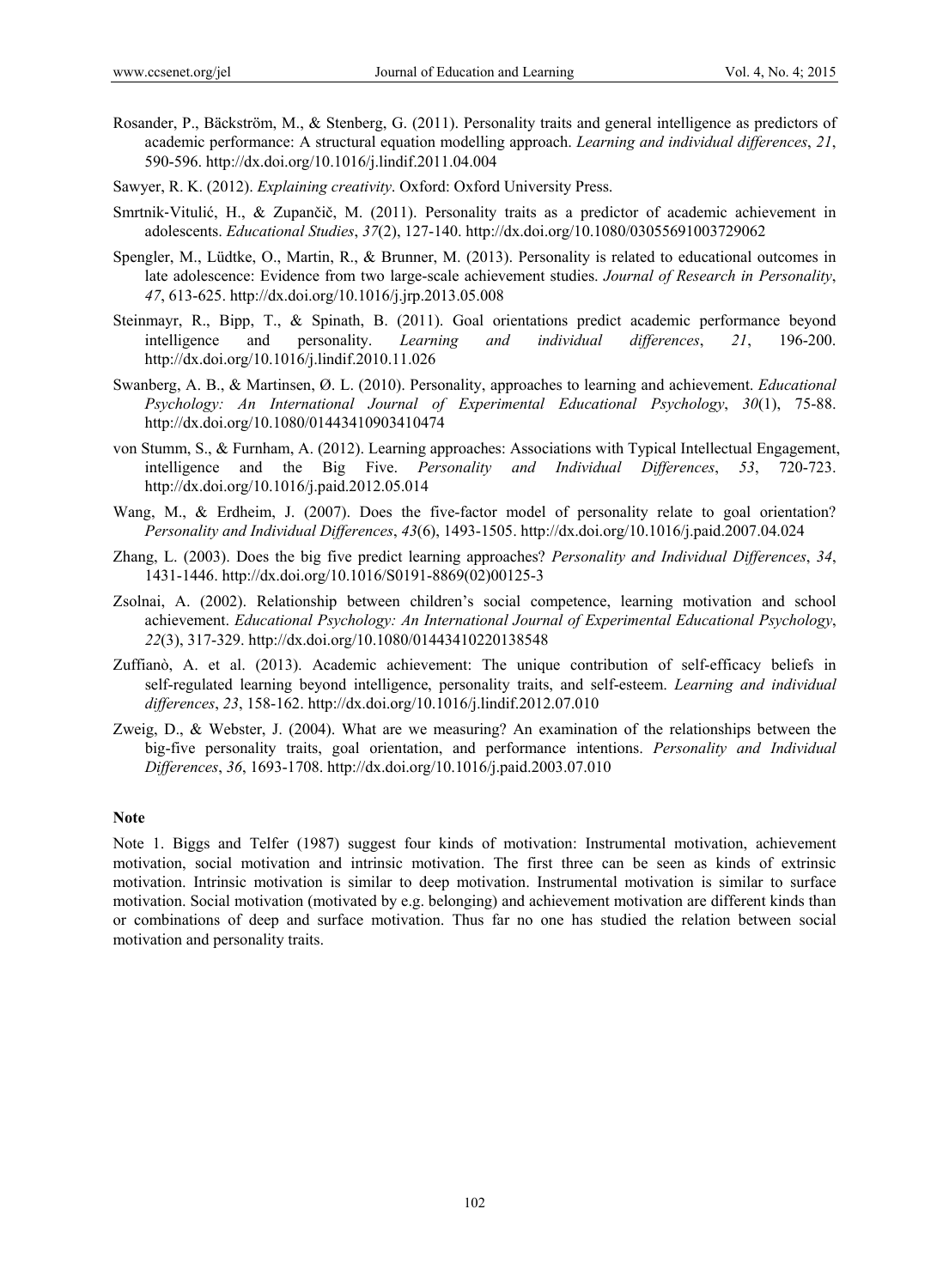# **Appendix A**

Table 6 (full version of Table 2). Approaches to learning: surface learning, deep learning and achieving learning

| <b>Personality trait</b> | No of studies                         | <b>Surface</b><br>learning | Deep<br>learning     | <b>Achieving</b><br>learning | Academic<br>level   | <b>Comments</b> |
|--------------------------|---------------------------------------|----------------------------|----------------------|------------------------------|---------------------|-----------------|
| Openness                 | (10/10/7)                             | ---------                  | $++++++$<br>$++++++$ | $++++ \label{eq:2}$          |                     | In total        |
|                          | Duff et al. (2004)                    | $\boldsymbol{0}$           | $\qquad \qquad +$    | $^+$                         | College             |                 |
|                          | Chomorro-Premuzic<br>& Furnham (2008) | $\boldsymbol{0}$           | $\qquad \qquad +$    | $\boldsymbol{0}$             | University          |                 |
|                          | Chomorro-Premuzic<br>et al. (2007)    | $\overline{\phantom{a}}$   | $\qquad \qquad +$    | $\boldsymbol{0}$             | University          |                 |
|                          | Rosander &<br>Bäckström (2012)        | --                         | $++$                 |                              | Secondary<br>school | Only girls      |
|                          | Rosander &<br>Bäckström (2012)        |                            | $++$                 |                              | Secondary<br>school | Only boys       |
|                          | Furnham et al.<br>(2008)              |                            | $^{++}$              | $\boldsymbol{0}$             | University          |                 |
|                          | Swanberg &<br>Martinsen (2010)        | --                         | $++$                 |                              | University          |                 |
|                          | Chomorro-Premuzic<br>& Furnham (2009) | --                         | $++$                 |                              | University          |                 |
|                          | Zhang (2003)                          |                            | $^{++}$              | $^+$                         | University          |                 |
|                          | Von Stumm &<br>Furnham (2012)         |                            | $\boldsymbol{0}$     | $\boldsymbol{0}$             | University          |                 |
| Conscientiousness        | (10/10/7)                             |                            | $++++++$             | $++++++++$                   |                     | In total        |
|                          |                                       |                            | $+++++$              | $++$                         |                     |                 |
|                          | Duff et al. (2004)                    | $\boldsymbol{0}$           | $^{++}$              | $^{++}\,$                    | College             |                 |
|                          | Chomorro-Premuzic<br>& Furnham (2008) | $\boldsymbol{0}$           | $\boldsymbol{0}$     | $\boldsymbol{0}$             | University          |                 |
|                          | Chomorro-Premuzic<br>et al. (2007)    | $\boldsymbol{0}$           | $\qquad \qquad +$    | $++$                         | University          |                 |
|                          | Rosander &<br>Bäckström (2012)        |                            | $^{++}$              |                              | Secondary<br>school | Only girls      |
|                          | Rosander &<br>Bäckström (2012)        |                            | $\! + \!\!\!$        |                              | Secondary<br>school | Only boys       |
|                          | Furnham et al.<br>(2008)              | $\boldsymbol{0}$           | $\! + \!\!\!\!$      | $++$                         | University          |                 |
|                          | Swanberg &<br>Martinsen (2010)        |                            | $^{++}$              | $^{++}\,$                    | University          |                 |
|                          | Chomorro-Premuzic<br>& Furnham (2009) | $\boldsymbol{0}$           | $\boldsymbol{0}$     |                              | University          |                 |
|                          | Zhang (2003)                          |                            | $++$                 | $++$                         | University          |                 |
|                          | Von Stumm &<br>Furnham (2012)         | $\boldsymbol{0}$           | $\qquad \qquad +$    | $\! + \!\!\!\!$              | University          |                 |
| Extraversion             | (10/10/7)                             | $--/+$                     | $+++++$              | $+++++$                      |                     | In total        |
|                          | Duff et al. (2004)                    | $\boldsymbol{0}$           | $\qquad \qquad +$    | $^+$                         | College             |                 |
|                          | Chomorro-Premuzic                     | $\boldsymbol{0}$           | $\! + \!\!\!\!$      | $\boldsymbol{0}$             | University          |                 |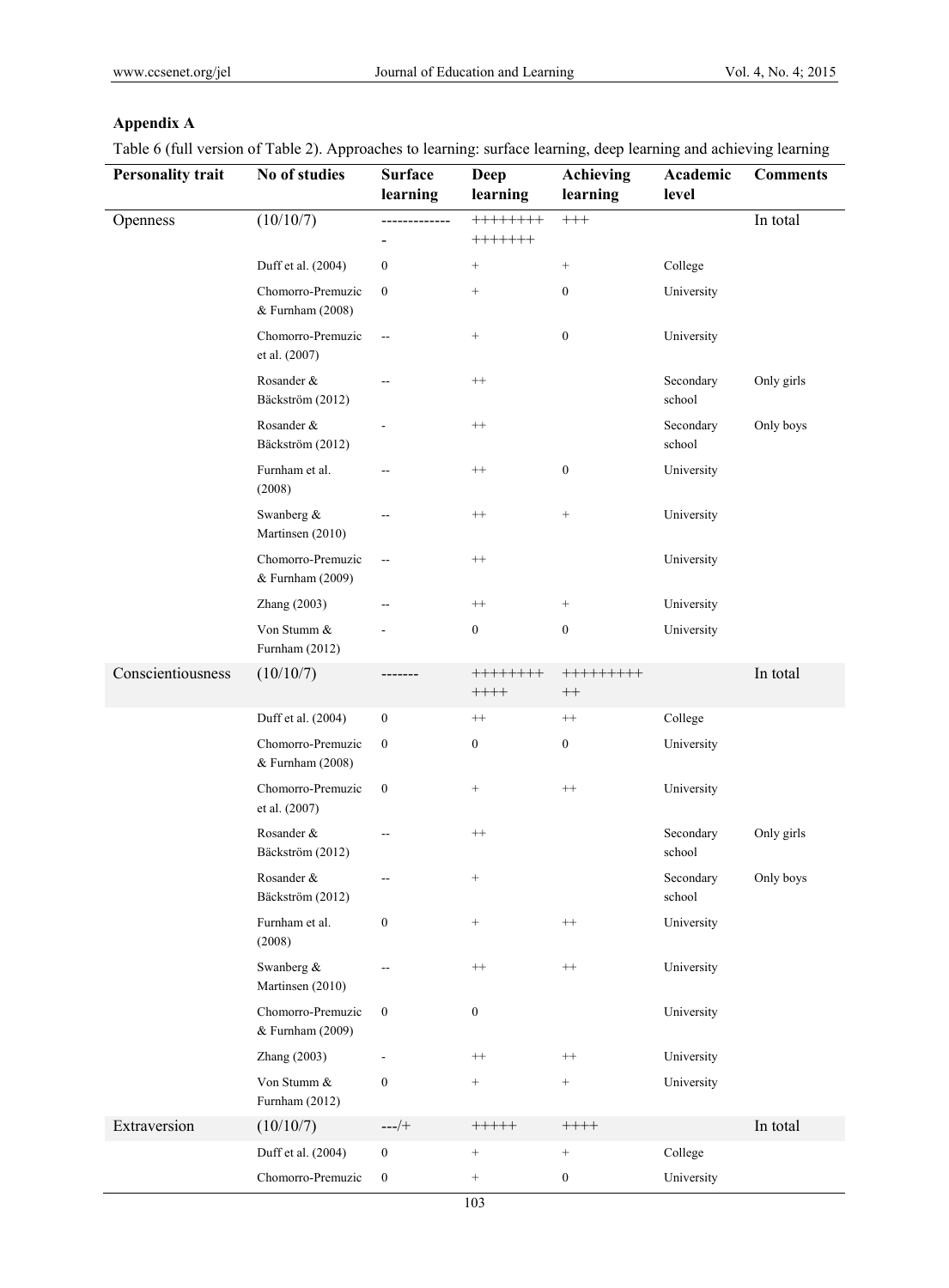|               | & Furnham (2008)                      |                          |                   |                          |                     |            |
|---------------|---------------------------------------|--------------------------|-------------------|--------------------------|---------------------|------------|
|               | Chomorro-Premuzic<br>et al. (2007)    | $\boldsymbol{0}$         | $+$               | $\boldsymbol{0}$         | University          |            |
|               | Rosander &<br>Bäckström (2012)        | $\boldsymbol{0}$         | $\boldsymbol{0}$  |                          | Secondary<br>school | Only girls |
|               | Rosander &<br>Bäckström (2012)        | $+$                      | $\boldsymbol{0}$  |                          | Secondary<br>school | Only boys  |
|               | Furnham et al.<br>(2008)              | $\boldsymbol{0}$         | $\boldsymbol{0}$  | $\boldsymbol{0}$         | University          |            |
|               | Swanberg &<br>Martinsen (2010)        | --                       | $\qquad \qquad +$ | $++$                     | University          |            |
|               | Chomorro-Premuzic<br>& Furnham (2009) | $\boldsymbol{0}$         | $\boldsymbol{0}$  |                          | University          |            |
|               | Zhang (2003)                          | $\overline{\phantom{a}}$ | $\! + \!\!\!\!$   | $\! + \!\!\!\!$          | University          |            |
|               | Von Stumm &<br>Furnham (2012)         | $\boldsymbol{0}$         | $\boldsymbol{0}$  | $\boldsymbol{0}$         | University          |            |
| Agreeableness | (10/10/7)                             | -------- / $+$           | $-/-$             | $^{+++}$                 |                     | In total   |
|               | Duff et al. (2004)                    | $\! + \!\!\!\!$          |                   | $\boldsymbol{0}$         | College             |            |
|               | Chomorro-Premuzic<br>& Furnham (2008) | $\boldsymbol{0}$         | $\mathbf{0}$      | $\boldsymbol{0}$         | University          |            |
|               | Chomorro-Premuzic<br>et al. (2007)    | $\overline{\phantom{a}}$ | $+$               | $^{+}$                   | University          |            |
|               | Rosander &<br>Bäckström (2012)        |                          | $+$               |                          | Secondary<br>school | Only girls |
|               | Rosander &<br>Bäckström (2012)        | --                       | $\! + \!\!\!$     |                          | Secondary<br>school | Only boys  |
|               | Furnham et al.<br>(2008)              | $\boldsymbol{0}$         | $\boldsymbol{0}$  | $\boldsymbol{0}$         | University          |            |
|               | Swanberg &<br>Martinsen (2010)        |                          | $\boldsymbol{0}$  | $++$                     | University          |            |
|               | Chomorro-Premuzic<br>& Furnham (2009) | $\boldsymbol{0}$         | $\mathbf{0}$      |                          | University          |            |
|               | Zhang (2003)                          |                          | $\boldsymbol{0}$  | $\boldsymbol{0}$         | University          |            |
|               | Von Stumm &<br>Furnham (2012)         | $\boldsymbol{0}$         | $\boldsymbol{0}$  | $\boldsymbol{0}$         | University          |            |
| Neuroticism   | (10/10/7)                             | $++++++$<br>$^{++}\,$    |                   | $-$ /+                   |                     | In total   |
|               | Duff et al. (2004)                    | $^+$                     | $\boldsymbol{0}$  | $\overline{\phantom{a}}$ | College             |            |
|               | Chomorro-Premuzic<br>& Furnham (2008) | $\boldsymbol{0}$         | $\boldsymbol{0}$  | $\boldsymbol{0}$         | University          |            |
|               | Chomorro-Premuzic<br>et al. (2007)    | $++$                     | --                | $\boldsymbol{0}$         | University          |            |
|               | Rosander &<br>Bäckström (2012)        | $^+$                     |                   |                          | Secondary<br>school | Only girls |
|               | Rosander &<br>Bäckström (2012)        | $\boldsymbol{0}$         | $\boldsymbol{0}$  |                          | Secondary<br>school | Only boys  |
|               | Furnham et al.                        | $\qquad \qquad +$        | $\boldsymbol{0}$  | $\boldsymbol{0}$         | University          |            |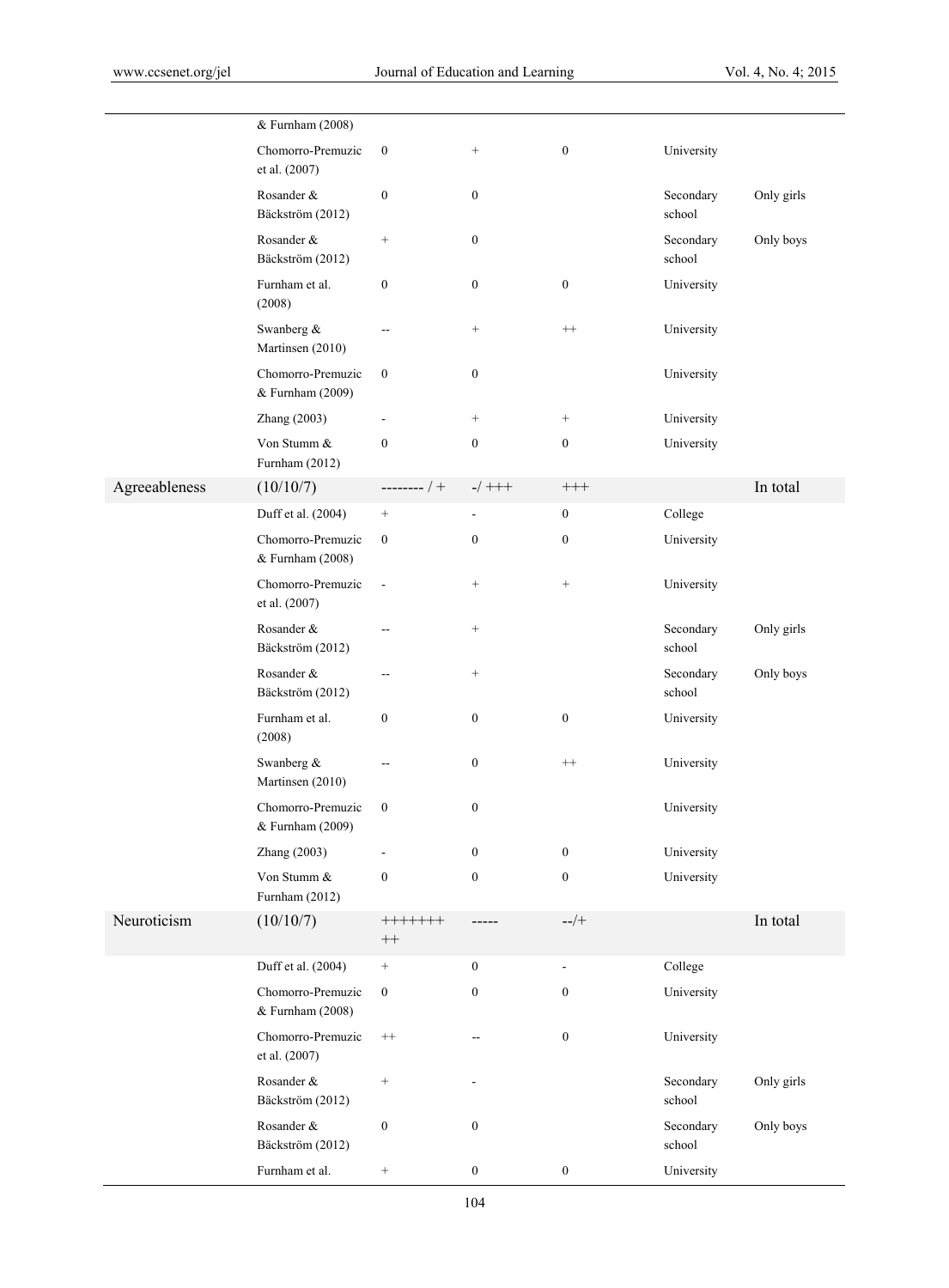| (2008)                                |                  |                  |                          |            |
|---------------------------------------|------------------|------------------|--------------------------|------------|
| Swanberg $\&$<br>Martinsen (2010)     | $^{++}$          | ۰.               | $^{+}$                   | University |
| Chomorro-Premuzic<br>& Furnham (2009) | $\overline{0}$   | $\theta$         |                          | University |
| Zhang $(2003)$                        | $^{++}$          | -                | $\overline{\phantom{a}}$ | University |
| Von Stumm &<br>Furnham $(2012)$       | $\boldsymbol{0}$ | $\boldsymbol{0}$ | 0                        | University |
|                                       |                  |                  |                          |            |

- = small negative significant correlation

-- = large negative significant correlation

 $+$  = small positive significant correlation

 $++$  = large positive significant correlation

 $0 =$  no correlation or small non-significant correlation

# **Appendix B**

Table 7 (full version of Table 3). Academic goals: learning goal and performance goal

| <b>Personality trait</b> | <b>Studies</b>             | Learning<br>goal  | Performance goal         | Academic<br>level          | <b>Comments</b> |
|--------------------------|----------------------------|-------------------|--------------------------|----------------------------|-----------------|
| Openness                 | (6)                        | $++++++++$        | $\overline{\phantom{0}}$ |                            | In total        |
|                          | McCabe et al.<br>(2013)    | $\boldsymbol{0}$  | $\overline{a}$           | College                    |                 |
|                          | Zweig & Webster<br>(2004)  | $^{\rm ++}$       | $\boldsymbol{0}$         | College                    |                 |
|                          | Bipp et al. (2008)         | $++$              | $\boldsymbol{0}$         | University                 |                 |
|                          | Steinmayr et al.<br>(2011) | $^{\rm ++}$       | $\boldsymbol{0}$         | High school /<br>gymnasium |                 |
|                          | Chen & Zhang<br>(2011)     | $^{\rm ++}$       | $\boldsymbol{0}$         | High school                |                 |
|                          | Wang & Erdheim<br>(2007)   | $\boldsymbol{0}$  | $\boldsymbol{0}$         | Adults                     |                 |
| Conscientiousness        | (6)                        | $++++++$          | $+++++$                  |                            | In total        |
|                          | McCabe et al.<br>(2013)    | $\qquad \qquad +$ | $\boldsymbol{0}$         | College                    |                 |
|                          | Zweig & Webster<br>(2004)  | $\scriptstyle ++$ | $\! + \!\!\!\!$          | College                    |                 |
|                          | Bipp et al. (2008)         | $\boldsymbol{0}$  | $\boldsymbol{0}$         | University                 |                 |
|                          | Steinmayr et al.<br>(2011) | $^{++}$           | $^{++}$                  | High school /<br>gymnasium |                 |
|                          | Chen & Zhang<br>(2011)     | $^{++}\,$         | $^+$                     | High school                |                 |
|                          | Wang & Erdheim<br>(2007)   | $\boldsymbol{0}$  | $\boldsymbol{0}$         | Adults                     |                 |
| Extraversion             | (6)                        | $+++++$           |                          |                            | In total        |
|                          | McCabe et al.<br>(2013)    | $\pm$             | $\boldsymbol{0}$         | College                    |                 |
|                          | Zweig & Webster            | $\! + \!\!\!\!$   | $\boldsymbol{0}$         | College                    |                 |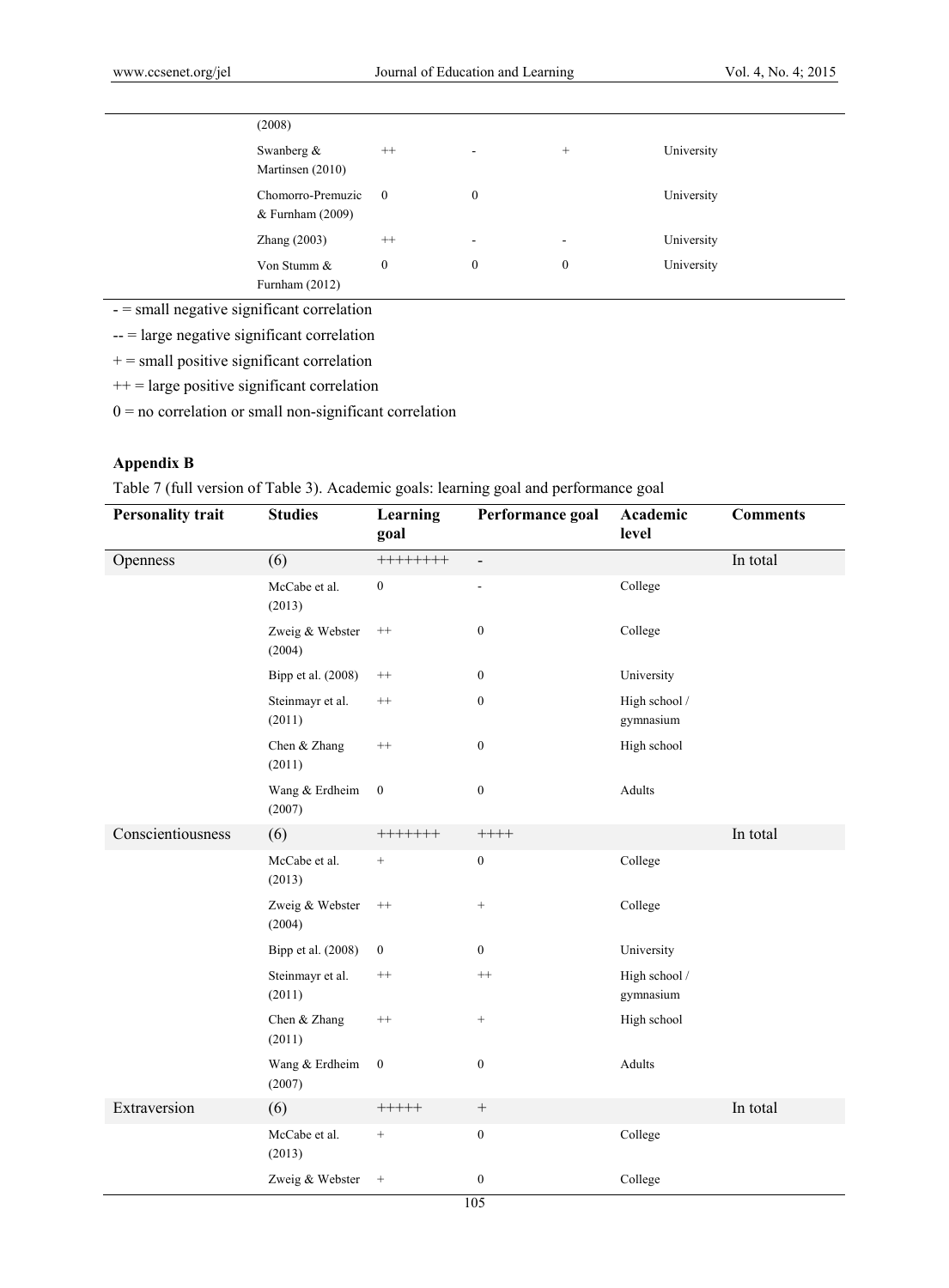|               | (2004)                     |                      |                   |                            |          |
|---------------|----------------------------|----------------------|-------------------|----------------------------|----------|
|               | Bipp et al. (2008)         |                      | $\boldsymbol{0}$  | University                 |          |
|               | Steinmayr et al.           | $\boldsymbol{0}$     | $\mathbf{0}$      | High school /              |          |
|               | (2011)                     |                      |                   | gymnasium                  |          |
|               | Chen & Zhang<br>(2011)     | $\qquad \qquad +$    | $\qquad \qquad +$ | High school                |          |
|               | Wang & Erdheim<br>(2007)   | $^+$                 | $\boldsymbol{0}$  | Adults                     |          |
| Agreeableness | (6)                        | $+++++$              | ---               |                            | In total |
|               | McCabe et al.<br>(2013)    | $\qquad \qquad +$    | ٠                 | College                    |          |
|               | Zweig & Webster<br>(2004)  | $\! + \!\!\!\!$      | $\boldsymbol{0}$  | College                    |          |
|               | Bipp et al. (2008)         | $+$                  | $\boldsymbol{0}$  | University                 |          |
|               | Steinmayr et al.<br>(2011) | $\qquad \qquad +$    |                   | High school /<br>gymnasium |          |
|               | Chen & Zhang<br>(2011)     | $\qquad \qquad +$    | $\boldsymbol{0}$  | High school                |          |
|               | Wang & Erdheim<br>(2007)   | $\boldsymbol{0}$     | $\boldsymbol{0}$  | Adults                     |          |
| Neuroticism   | (6)                        | $-$                  | $+++++$           |                            | In total |
|               | McCabe et al.<br>(2013)    | $\mathbf{0}$         | $\qquad \qquad +$ | College                    |          |
|               | Zweig & Webster<br>(2004)  | $\ddot{\phantom{1}}$ | $^{++}$           | College                    |          |
|               | Bipp et al. (2008)         | $\boldsymbol{0}$     | $\! + \!\!\!\!$   | University                 |          |
|               | Steinmayr et al.<br>(2011) | $\boldsymbol{0}$     | $\boldsymbol{0}$  | High school /<br>gymnasium |          |
|               | Chen & Zhang<br>(2011)     |                      | $\boldsymbol{0}$  | High school                |          |
|               | Wang & Erdheim<br>(2007)   | $\boldsymbol{0}$     | $\qquad \qquad +$ | Adults                     |          |

- = small negative significant correlation

-- = large negative significant correlation

 $+$  = small positive significant correlation

++ = large positive significant correlation

 $0 =$  no correlation or small non-significant correlation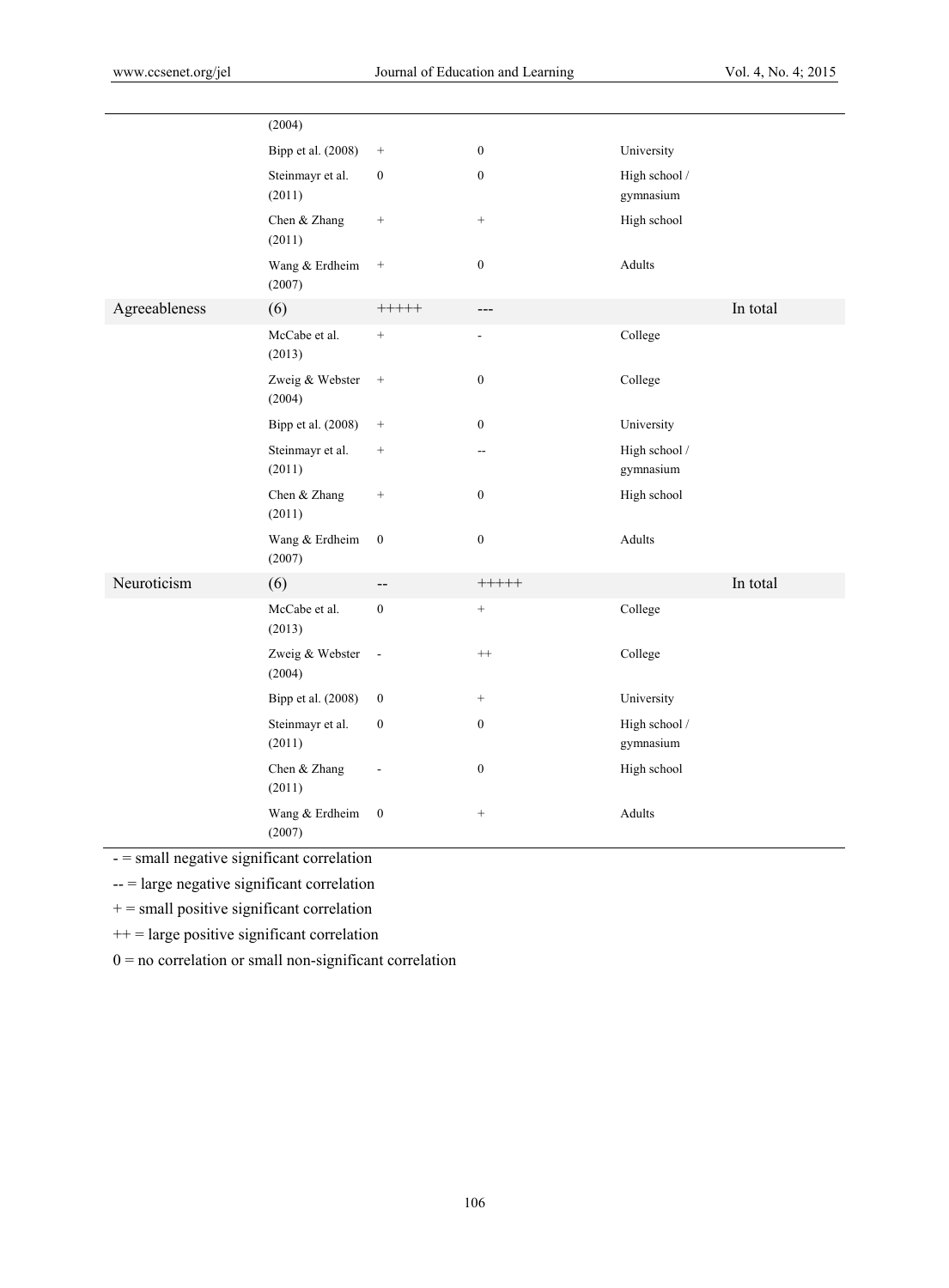# **Appendix C**

Table 8 (full versions of Table 4). Traits in relation to test results: Intelligence test, language test and math/science test

| <b>Personality trait</b> | <b>Studies</b>                               | Intelligen<br>ce (IQ) | Language<br>test | Math/science<br>test | Academic<br>level          | <b>Comments</b>           |
|--------------------------|----------------------------------------------|-----------------------|------------------|----------------------|----------------------------|---------------------------|
| Openness                 | (15/4/2)                                     | $++++++$<br>$++++++$  | $++++++$         | $^{+++}$             |                            | In total                  |
|                          | Conard<br>(2006)                             | $^+$                  |                  |                      | College                    | SAT                       |
|                          | Di Blas &<br>Carraro<br>(2011)               | $++$                  |                  |                      | Elementary<br>school       | Raven                     |
|                          | Dollinger et<br>al. (2008)                   |                       | $\! + \!\!\!\!$  |                      | College                    | Verbal ability            |
|                          | Spengler et<br>al. (2013)                    | $\qquad \qquad +$     | $^+$             | $\! + \!\!\!\!$      | 15-year old                |                           |
|                          | Zuffiano et<br>al. (2013)                    | $\qquad \qquad +$     |                  |                      | Secondary<br>school        | Eighth grade              |
|                          | Chomorro-Pr<br>emuzic &<br>Furnham<br>(2008) | $^{+/0}$              |                  |                      | University                 | IQ/gf                     |
|                          | Furnham &<br>Bachtiar<br>(2008)              | $\qquad \qquad +$     |                  |                      | Age 13-15<br>(and adults)  |                           |
|                          | Busato et al.<br>(2000)                      | $++$                  |                  |                      | University                 |                           |
|                          | Furnham &<br>Monsen<br>(2009)                | $\boldsymbol{0}$      |                  |                      | Secondary<br>school        |                           |
|                          | Lubbers et<br>al. (2010)                     |                       | $++$             | $^{++}$              | Secondary<br>school        | Average age 13            |
|                          | Steinmayr et<br>al. (2011)                   | $+$                   |                  |                      | High school /<br>gymnasium |                           |
|                          | Rosander &<br>Bäckström<br>(2012)            | $\qquad \qquad +$     |                  |                      | Secondary<br>school        | Only girls                |
|                          | Rosander &<br>Bäckström<br>(2012)            | $\boldsymbol{0}$      |                  |                      | Secondary<br>school        | Only boys                 |
|                          | Neuenschwa<br>nder et al.<br>(2013)          |                       | $++$             |                      | Primary<br>school          | First and second<br>grade |
|                          | Furnham et<br>al. (2008)                     | $\qquad \qquad +$     |                  |                      | University                 | General<br>knowledge      |
|                          | Von Stumm<br>& Furnham<br>(2012)             | $\boldsymbol{0}$      |                  |                      | University                 |                           |
|                          | Rosander et                                  | $\qquad \qquad +$     |                  |                      | High school /              |                           |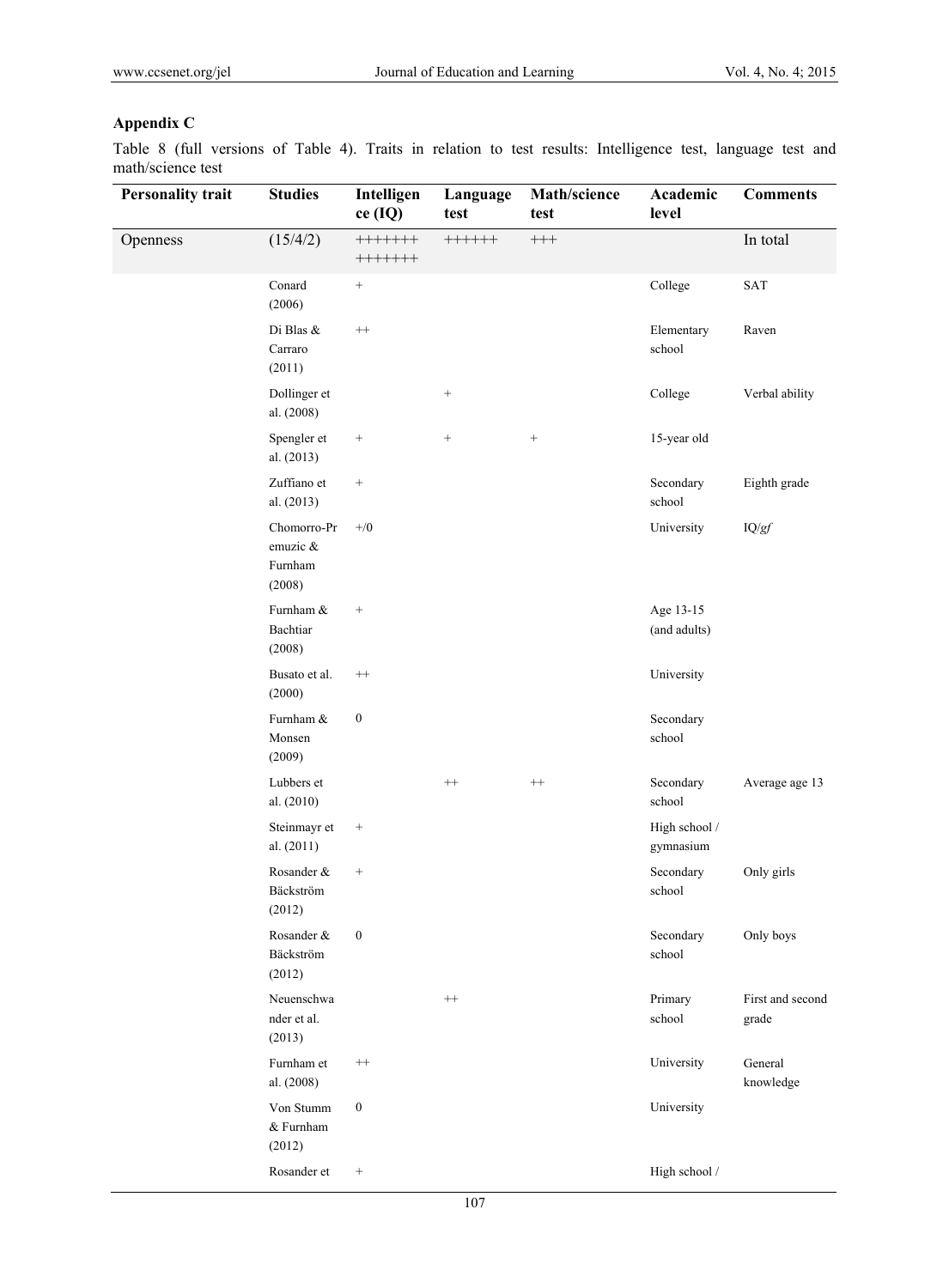|                   | al. (2011)                                   |                          |                  |                  | gymnasium                  |                           |
|-------------------|----------------------------------------------|--------------------------|------------------|------------------|----------------------------|---------------------------|
| Conscientiousness | (14/4/2)                                     | $++++--$                 | $+/-$            |                  |                            | In total                  |
|                   | Conard<br>(2006)                             | $\boldsymbol{0}$         |                  |                  | College                    | <b>SAT</b>                |
|                   | Di Blas &<br>Carraro<br>(2011)               | $++$                     |                  |                  | Elementary<br>school       | Raven                     |
|                   | Dollinger et<br>al. (2008)                   |                          | $\boldsymbol{0}$ |                  | College                    | Verbal ability            |
|                   | Spengler et<br>al. (2013)                    | $\boldsymbol{0}$         | $\boldsymbol{0}$ | $\boldsymbol{0}$ | 15-year old                |                           |
|                   | Zuffiano et<br>al. (2013)                    | $\overline{\phantom{a}}$ |                  |                  | Secondary<br>school        | Eighth grade              |
|                   | Chomorro-Pr<br>emuzic &<br>Furnham<br>(2008) | $0/-$                    |                  |                  | University                 | $\mbox{IQ/g} f$           |
|                   | Furnham &<br>Bachtiar<br>(2008)              | $\boldsymbol{0}$         |                  |                  | Age 13-15<br>(and adults)  |                           |
|                   | Busato et al.<br>(2000)                      | $\qquad \qquad +$        |                  |                  | University                 |                           |
|                   | Furnham &<br>Monsen<br>(2009)                | $\boldsymbol{0}$         |                  |                  | Secondary<br>school        |                           |
|                   | Lubbers et<br>al. (2010)                     |                          |                  |                  | Secondary<br>school        | Average age 13            |
|                   | Steinmayr et<br>al. (2011)                   | $\boldsymbol{0}$         |                  |                  | High school /<br>gymnasium |                           |
|                   | Rosander &<br>Bäckström<br>(2012)            | $\qquad \qquad +$        |                  |                  | Secondary<br>school        | Only girls                |
|                   | Rosander &<br>Bäckström<br>(2012)            | $\boldsymbol{0}$         |                  |                  | Secondary<br>school        | Only boys                 |
|                   | Neuenschwa<br>nder et al.<br>(2013)          |                          | $\! + \!\!\!\!$  |                  | Primary<br>school          | First and second<br>grade |
|                   | Furnham et<br>al. (2008)                     | $\boldsymbol{0}$         |                  |                  | University                 | General<br>knowledge      |
|                   | Von Stumm<br>& Furnham<br>(2012)             | $\qquad \qquad +$        |                  |                  | University                 |                           |
|                   | Rosander et<br>al. (2011)                    | $\boldsymbol{0}$         |                  |                  | High school /<br>gymnasium |                           |
| Extraversion      | (15/4/2)                                     | $---$                    | $+/-$            |                  |                            | In total                  |
|                   | Conard<br>(2006)                             | $\boldsymbol{0}$         |                  |                  | College                    | SAT                       |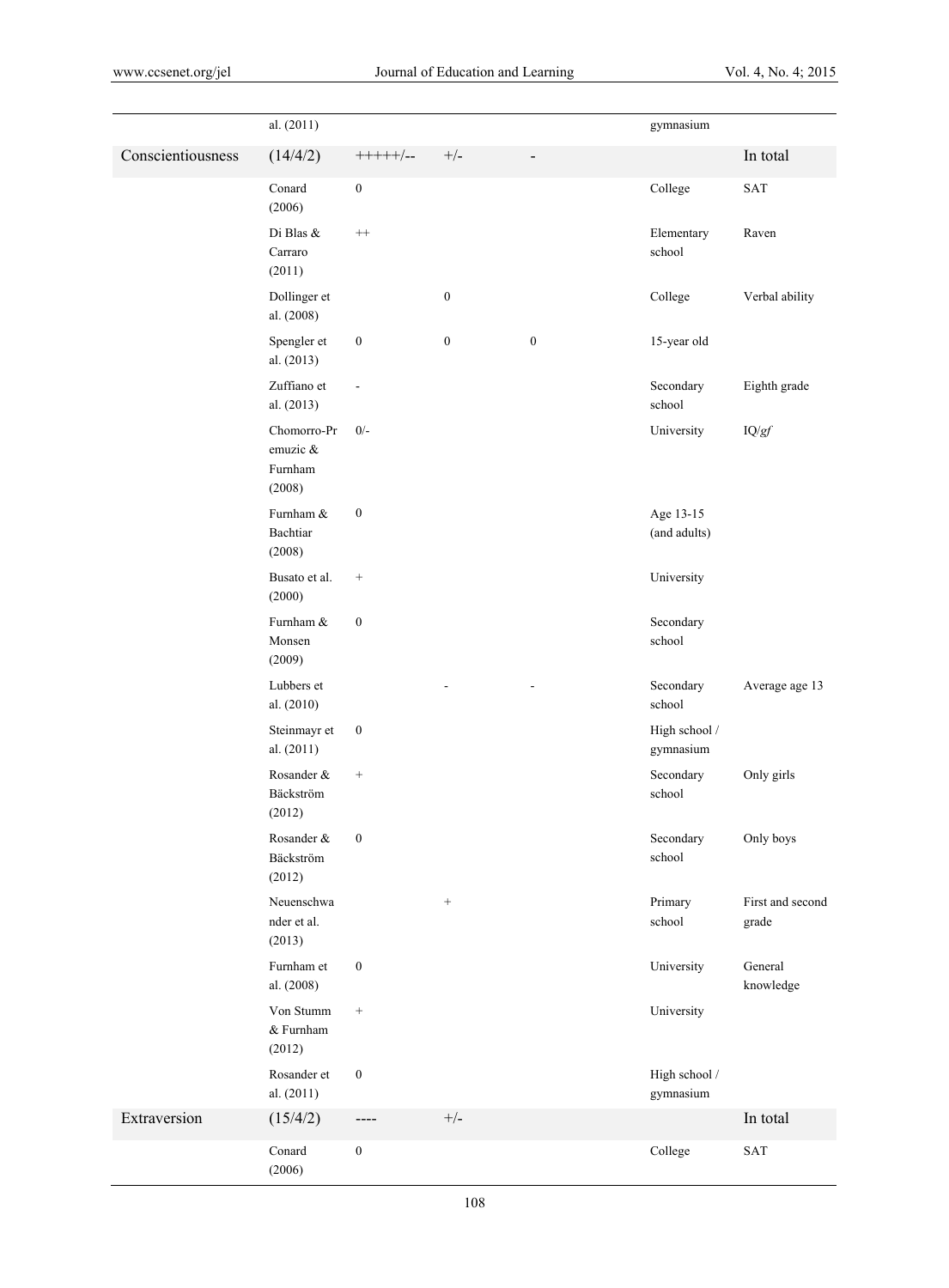|               | Di Blas &<br>Carraro<br>(2011)               | $\boldsymbol{0}$         |                  |                  | Elementary<br>school       | Raven                     |
|---------------|----------------------------------------------|--------------------------|------------------|------------------|----------------------------|---------------------------|
|               | Dollinger et<br>al. (2008)                   |                          |                  |                  | College                    | Verbal ability            |
|               | Spengler et<br>al. (2013)                    | $\boldsymbol{0}$         | $\boldsymbol{0}$ | $\boldsymbol{0}$ | 15-year old                |                           |
|               | Zuffiano et<br>al. (2013)                    | $\boldsymbol{0}$         |                  |                  | Secondary<br>school        | Eighth grade              |
|               | Chomorro-Pr<br>emuzic &<br>Furnham<br>(2008) | 0/0                      |                  |                  | University                 | IQ/gf                     |
|               | Furnham &<br>Bachtiar<br>(2008)              |                          |                  |                  | Age 13-15<br>(and adults)  |                           |
|               | Busato et al.<br>(2000)                      | $\boldsymbol{0}$         |                  |                  | University                 |                           |
|               | Furnham &<br>Monsen<br>(2009)                | $\overline{a}$           |                  |                  | Secondary<br>school        |                           |
|               | Lubbers et<br>al. (2010)                     |                          | $^{+}$           | $\boldsymbol{0}$ | Secondary<br>school        | Average age 13            |
|               | Steinmayr et<br>al. (2011)                   | $\boldsymbol{0}$         |                  |                  | High school /<br>gymnasium |                           |
|               | Rosander &<br>Bäckström<br>(2012)            | $\boldsymbol{0}$         |                  |                  | Secondary<br>school        | Only girls                |
|               | Rosander &<br>Bäckström<br>(2012)            |                          |                  |                  | Secondary<br>school        | Only boys                 |
|               | Neuenschwa<br>nder et al.<br>(2013)          |                          | $\boldsymbol{0}$ |                  | Primary<br>school          | First and second<br>grade |
|               | Furnham et<br>al. (2008)                     | $\boldsymbol{0}$         |                  |                  | University                 | General<br>knowledge      |
|               | Von Stumm<br>& Furnham<br>(2012)             | $\boldsymbol{0}$         |                  |                  | University                 |                           |
|               | Rosander et<br>al. (2011)                    | $\overline{\phantom{a}}$ |                  |                  | High school /<br>gymnasium |                           |
| Agreeableness | (15/4/2)                                     | $^{++}\,$                | $++/$            | $+/-$            |                            | In total                  |
|               | Conard<br>(2006)                             | $\boldsymbol{0}$         |                  |                  | College                    | SAT                       |
|               | Di Blas &<br>Carraro<br>(2011)               | $\boldsymbol{0}$         |                  |                  | Elementary<br>school       | Raven                     |
|               | Dollinger et<br>al. (2008)                   |                          |                  |                  | College                    | Verbal ability            |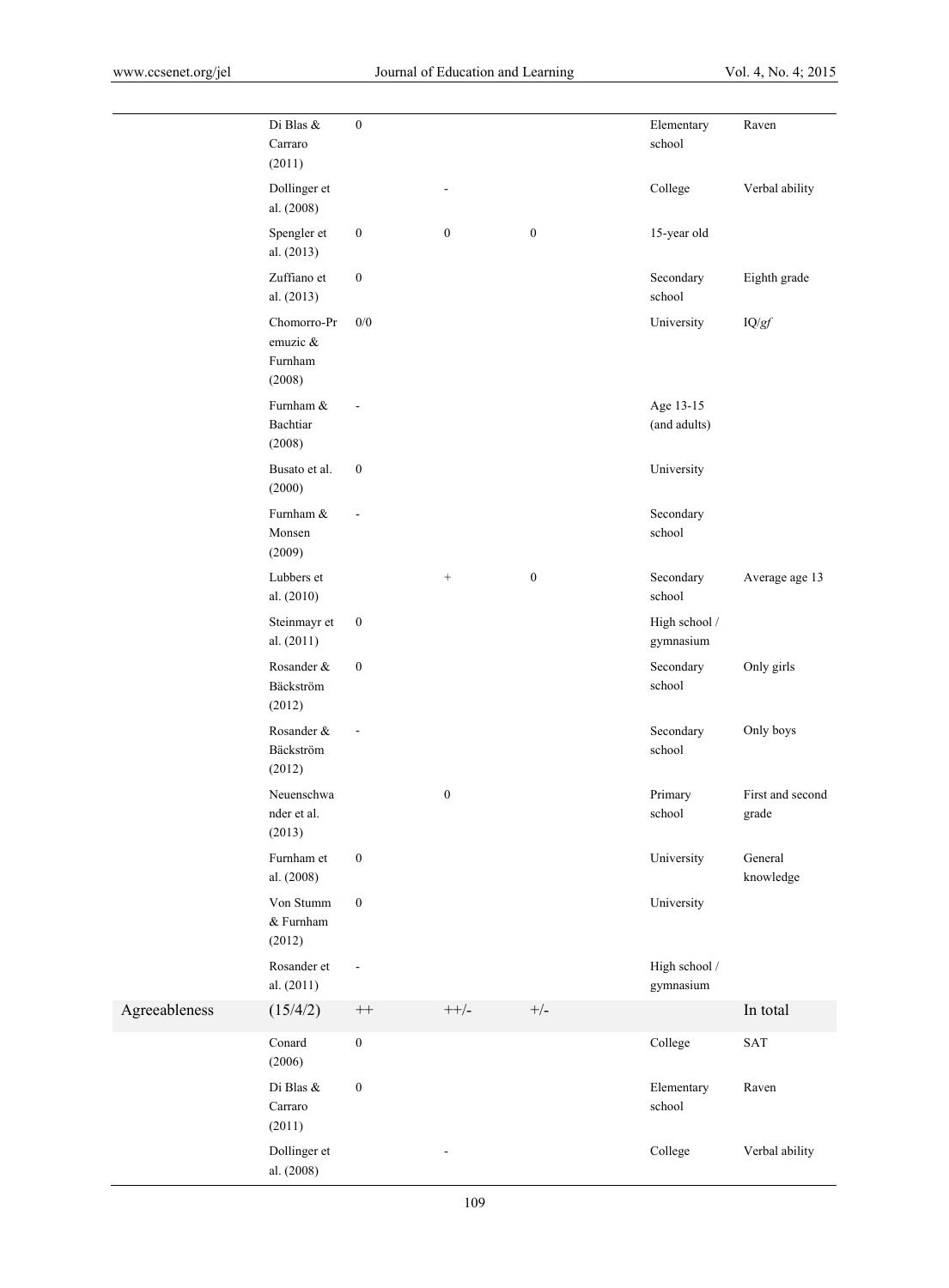|             | Spengler et<br>al. (2013)                    | $\boldsymbol{0}$ | $\boldsymbol{0}$ |                          | 15-year old                |                           |
|-------------|----------------------------------------------|------------------|------------------|--------------------------|----------------------------|---------------------------|
|             | Zuffiano et<br>al. (2013)                    | $\boldsymbol{0}$ |                  |                          | Secondary<br>school        | Eighth grade              |
|             | Chomorro-Pr<br>emuzic &<br>Furnham<br>(2008) | $0/0\,$          |                  |                          | University                 | IQ/gf                     |
|             | Furnham &<br>Bachtiar<br>(2008)              | $\boldsymbol{0}$ |                  |                          | Age 13-15<br>(and adults)  |                           |
|             | Busato et al.<br>(2000)                      | $\boldsymbol{0}$ |                  |                          | University                 |                           |
|             | Furnham &<br>Monsen<br>(2009)                | $^{+}$           |                  |                          | Secondary<br>school        |                           |
|             | Lubbers et<br>al. (2010)                     |                  | $^{++}$          | $\! + \!\!\!\!$          | Secondary<br>school        | Average age 13            |
|             | Steinmayr et<br>al. (2011)                   | $\boldsymbol{0}$ |                  |                          | High school /<br>gymnasium |                           |
|             | Rosander &<br>Bäckström<br>(2012)            | $^{+}$           |                  |                          | Secondary<br>school        | Only girls                |
|             | Rosander &<br>Bäckström<br>(2012)            | $\boldsymbol{0}$ |                  |                          | Secondary<br>school        | Only boys                 |
|             | Neuenschwa<br>nder et al.<br>(2013)          |                  | $\boldsymbol{0}$ |                          | Primary<br>school          | First and second<br>grade |
|             | Furnham et<br>al. (2008)                     | $\boldsymbol{0}$ |                  |                          | University                 | General<br>knowledge      |
|             | Von Stumm<br>& Furnham<br>(2012)             | $\boldsymbol{0}$ |                  |                          | University                 |                           |
|             | Rosander et<br>al. (2011)                    | $\boldsymbol{0}$ |                  |                          | High school /<br>gymnasium |                           |
| Neuroticism | (15/4/2)                                     |                  | $-$              | $\overline{\phantom{0}}$ |                            | In total                  |
|             | Conard<br>(2006)                             | $\boldsymbol{0}$ |                  |                          | College                    | SAT                       |
|             | Di Blas $\&$<br>Carraro<br>(2011)            | $\boldsymbol{0}$ |                  |                          | Elementary<br>school       | Raven                     |
|             | Dollinger et<br>al. (2008)                   |                  | $\boldsymbol{0}$ |                          | College                    | Verbal ability            |
|             | Spengler et<br>al. (2013)                    | $\boldsymbol{0}$ | $\boldsymbol{0}$ |                          | 15-year old                |                           |
|             | Zuffiano et<br>al. (2013)                    | $\boldsymbol{0}$ |                  |                          | Secondary<br>school        | Eighth grade              |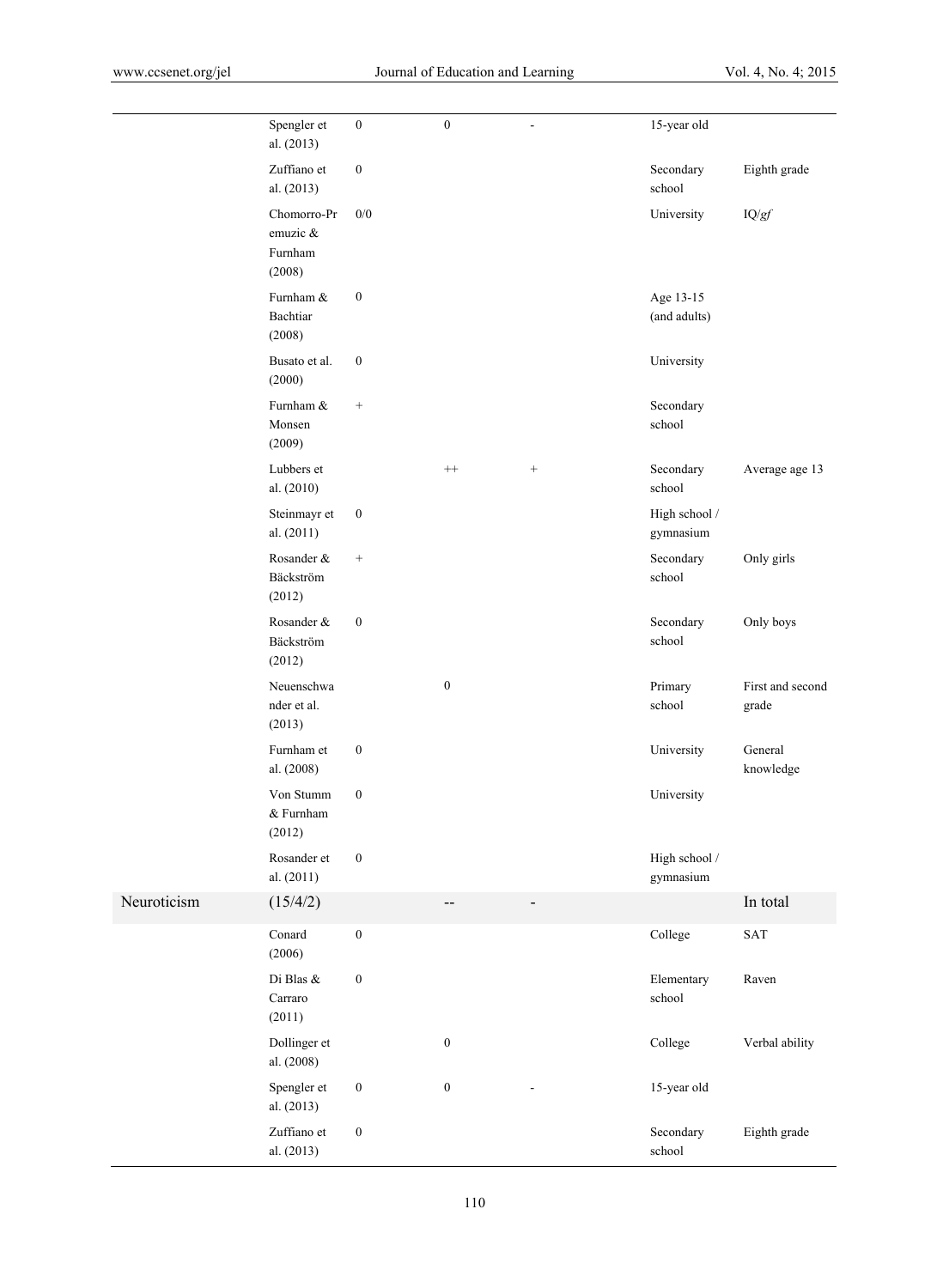| Chomorro-Pr<br>emuzic &<br>Furnham<br>(2008) | 0/0              |                  | University                 | IQ/gf                     |
|----------------------------------------------|------------------|------------------|----------------------------|---------------------------|
| Furnham &<br>Bachtiar<br>(2008)              | $\boldsymbol{0}$ |                  | Age 13-15<br>(and adults)  |                           |
| Busato et al.<br>(2000)                      | $\boldsymbol{0}$ |                  | University                 |                           |
| Furnham &<br>Monsen<br>(2009)                | $\boldsymbol{0}$ |                  | Secondary<br>school        |                           |
| Lubbers et<br>al. (2010)                     |                  | $\boldsymbol{0}$ | Secondary<br>school        | Average age 13            |
| Steinmayr et<br>al. (2011)                   | $\boldsymbol{0}$ |                  | High school /<br>gymnasium |                           |
| Rosander &<br>Bäckström<br>(2012)            | $\boldsymbol{0}$ |                  | Secondary<br>school        | Only girls                |
| Rosander &<br>Bäckström<br>(2012)            | $\mathbf{0}$     |                  | Secondary<br>school        | Only boys                 |
| Neuenschwa<br>nder et al.<br>(2013)          |                  |                  | Primary<br>school          | First and second<br>grade |
| Furnham et<br>al. (2008)                     | $\boldsymbol{0}$ |                  | University                 | General<br>knowledge      |
| Von Stumm<br>& Furnham<br>(2012)             | $\boldsymbol{0}$ |                  | University                 |                           |
| Rosander et<br>al. (2011)                    | $\boldsymbol{0}$ |                  | High school /<br>gymnasium |                           |

- = small negative significant correlation

-- = large negative significant correlation

 $+$  = small positive significant correlation

 $++$  = large positive significant correlation

 $0 =$  no correlation or small non-significant correlation

SAT = Scholastic Assessment Test (readiness for collage/university studies)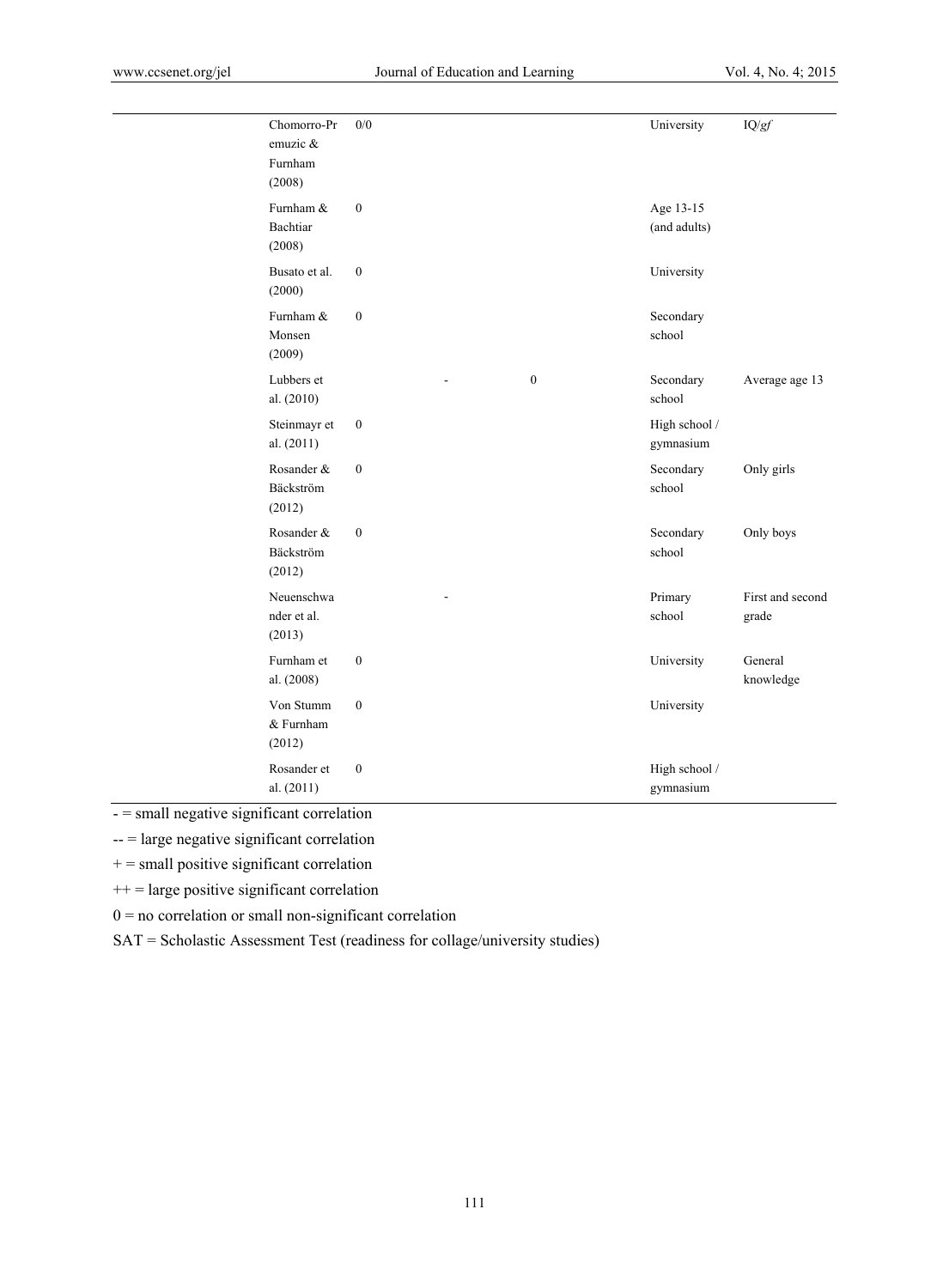# **Appendix D**

Table 9 (full version of Table 5). Grades: Grade Point Average (GPA), language grades and math/science grades

| <b>Personality trait</b> | <b>Studies</b>                        | <b>GPA</b>                   | Language<br>grade | Math/science<br>grade | Academic<br>level          | <b>Comments</b>                                       |
|--------------------------|---------------------------------------|------------------------------|-------------------|-----------------------|----------------------------|-------------------------------------------------------|
| Openness                 | (26/6/6)                              | $++++++++++$<br>$++++++++++$ | $++++++$          |                       |                            | In total                                              |
|                          | Mervielde et al.<br>(1994)            | $^{++}$                      |                   |                       | Elementary<br>school       | First to sixth<br>year                                |
|                          | Conard (2006)                         | $\boldsymbol{0}$             |                   |                       | College                    |                                                       |
|                          | Paunonen & Ashton<br>(2001)           | $\boldsymbol{0}$             |                   |                       | College                    | The study<br>only included<br>$\mathrm{O}+\mathrm{C}$ |
|                          | Dollinger et al.<br>(2008)            | $\boldsymbol{0}$             |                   |                       | College                    |                                                       |
|                          | Hirsh & Peterson<br>(2008)            | $\boldsymbol{0}$             |                   |                       | College                    |                                                       |
|                          | Spengler et al.<br>(2013)             | $\boldsymbol{0}$             | $\! + \!\!\!\!$   | $\boldsymbol{0}$      | 15-year old                |                                                       |
|                          | Bidjerano & Dai<br>(2007)             | $++$                         |                   |                       | College                    |                                                       |
|                          | Zuffiano et al.<br>(2013)             | $++$                         |                   |                       | Secondary<br>school        | Sixth and<br>eighth grade                             |
|                          | Hakimi et al. (2011)                  | $\! + \!\!\!\!$              |                   |                       | College                    |                                                       |
|                          | Laidra et al. (2007)                  | $++$                         |                   |                       | Primary<br>school          | Second to<br>fourth grade                             |
|                          | Laidra et al. (2007)                  |                              |                   |                       | Secondary<br>school        | sixth to tenth<br>grade                               |
|                          | Di Fabio & Busoni<br>(2007)           | $\qquad \qquad +$            |                   |                       | College                    |                                                       |
|                          | Chomorro-Premuzic<br>& Furnham (2008) | $\qquad \qquad +$            |                   |                       | University                 |                                                       |
|                          | Busato et al. (2000)                  | $\boldsymbol{0}$             |                   |                       | University                 |                                                       |
|                          | Lounsbury et al.<br>(2003)            | $\! + \!\!\!\!$              |                   |                       | Secondary<br>school        | Seventh grade                                         |
|                          | Furnham & Monsen<br>(2009)            | $\boldsymbol{0}$             | $\boldsymbol{0}$  | $\boldsymbol{0}$      | Secondary<br>school        |                                                       |
|                          | Komarraju et al.<br>(2009)            |                              |                   |                       | College                    |                                                       |
|                          | Lubbers et al.<br>(2010)              |                              | $\boldsymbol{0}$  |                       | Secondary<br>school        | Average age<br>13                                     |
|                          | Steinmayr et al.<br>(2011)            | $\qquad \qquad +$            |                   |                       | High school /<br>gymnasium |                                                       |
|                          | Rosander &<br>Bäckström (2012)        | $\qquad \qquad +$            | $^{++}$           | $\boldsymbol{0}$      | Secondary<br>school        | Only girls                                            |
|                          | Rosander &<br>Bäckström (2012)        | $\boldsymbol{0}$             | $^{+}$            | $\boldsymbol{0}$      | Secondary<br>school        | Only boys                                             |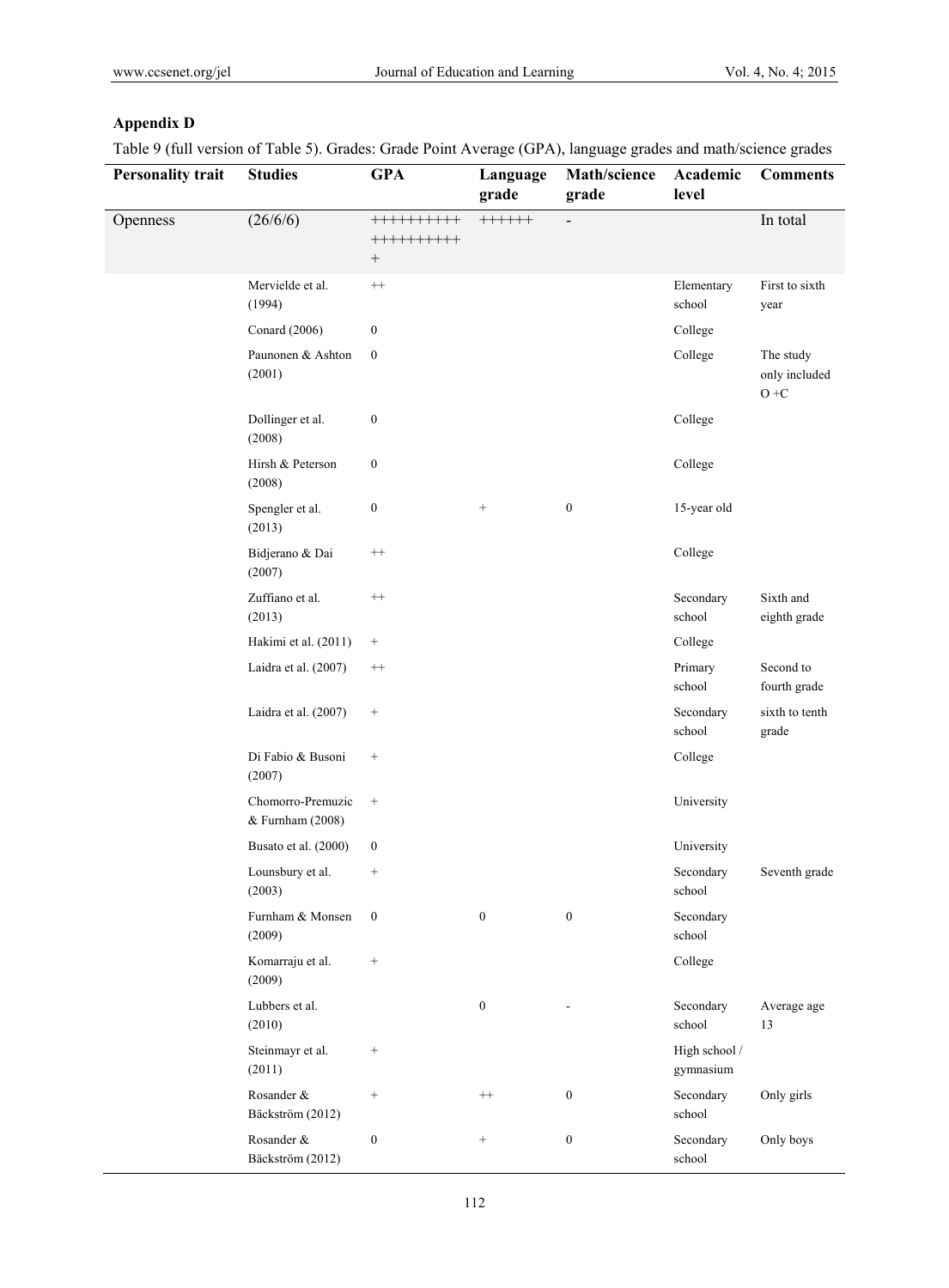|                   | Neuenschwander et<br>al. (2013)       | $^{++}$                                                                             |                   |                   | Primary<br>school          | First and<br>second grade             |
|-------------------|---------------------------------------|-------------------------------------------------------------------------------------|-------------------|-------------------|----------------------------|---------------------------------------|
|                   | Zsolnai (2002)                        | $^+$                                                                                |                   |                   | Secondary<br>school        | Sixth and<br>tenth grade              |
|                   | Swanberg &<br>Martinsen (2010)        | $\qquad \qquad +$                                                                   |                   |                   | University                 |                                       |
|                   | Rosander et al.<br>(2011)             |                                                                                     | $^{++}$           | $\boldsymbol{0}$  | High school /<br>gymnasium |                                       |
|                   | Kappe & van der<br>Flier (2010)       | $\boldsymbol{0}$                                                                    |                   |                   | University                 |                                       |
|                   | Nguyen et al.<br>(2006)               | $\boldsymbol{0}$                                                                    |                   |                   | University                 |                                       |
|                   | Barthelemy &<br>Lounsbury (2009)      | $^+$                                                                                |                   |                   | Secondary<br>school        | Eighth grade                          |
| Conscientiousness | (28/6/6)                              | $++++++++++$<br>$++++++++++$<br>$++++++++++$<br>$+\!+\!+\!+\!+\!+\!+\!+$<br>$++++-$ | $++++++$          | $++++++$          |                            | In total                              |
|                   | Mervielde et al.<br>(1994)            | $++$                                                                                |                   |                   | Elementary<br>school       | First to sixth<br>year                |
|                   | Conard (2006)                         | $^{++}$                                                                             |                   |                   | College                    |                                       |
|                   | Paunonen & Ashton<br>(2001)           | $^{+}$                                                                              |                   |                   | College                    | The study<br>only included<br>$O + C$ |
|                   | Dollinger et al.<br>(2008)            | $\! + \!\!\!\!$                                                                     |                   |                   | College                    |                                       |
|                   | Hirsh & Peterson<br>(2008)            | $++$                                                                                |                   |                   | College                    |                                       |
|                   | Spengler et al.<br>(2013)             | $++$                                                                                | $\qquad \qquad +$ | $\qquad \qquad +$ | 15-year old                |                                       |
|                   | Bidjerano & Dai<br>(2007)             | $\qquad \qquad +$                                                                   |                   |                   | College                    |                                       |
|                   | Zuffiano et al.<br>(2013)             | $0^{/+}$                                                                            |                   |                   | Primary<br>school          | Sixth / eighth<br>grade               |
|                   | Hakimi et al. (2011)                  | $++$                                                                                |                   |                   | College                    |                                       |
|                   | Laidra et al. (2007)                  | $\qquad \qquad +$                                                                   |                   |                   | Primary<br>school          | Second to<br>fourth grade             |
|                   | Laidra et al. (2007)                  | $^{++}\,$                                                                           |                   |                   | Secondary<br>school        | sixth to tenth<br>grade               |
|                   | Di Fabio & Busoni<br>(2007)           | $++$                                                                                |                   |                   | College                    |                                       |
|                   | Chomorro-Premuzic<br>& Furnham (2008) | $^{++}\,$                                                                           |                   |                   | University                 |                                       |
|                   | Busato et al. (2000)                  | $^{++}\,$                                                                           |                   |                   | University                 |                                       |
|                   | Lounsbury et al.<br>(2003)            | $^{++}\,$                                                                           |                   |                   | Secondary<br>school        | Seventh grade                         |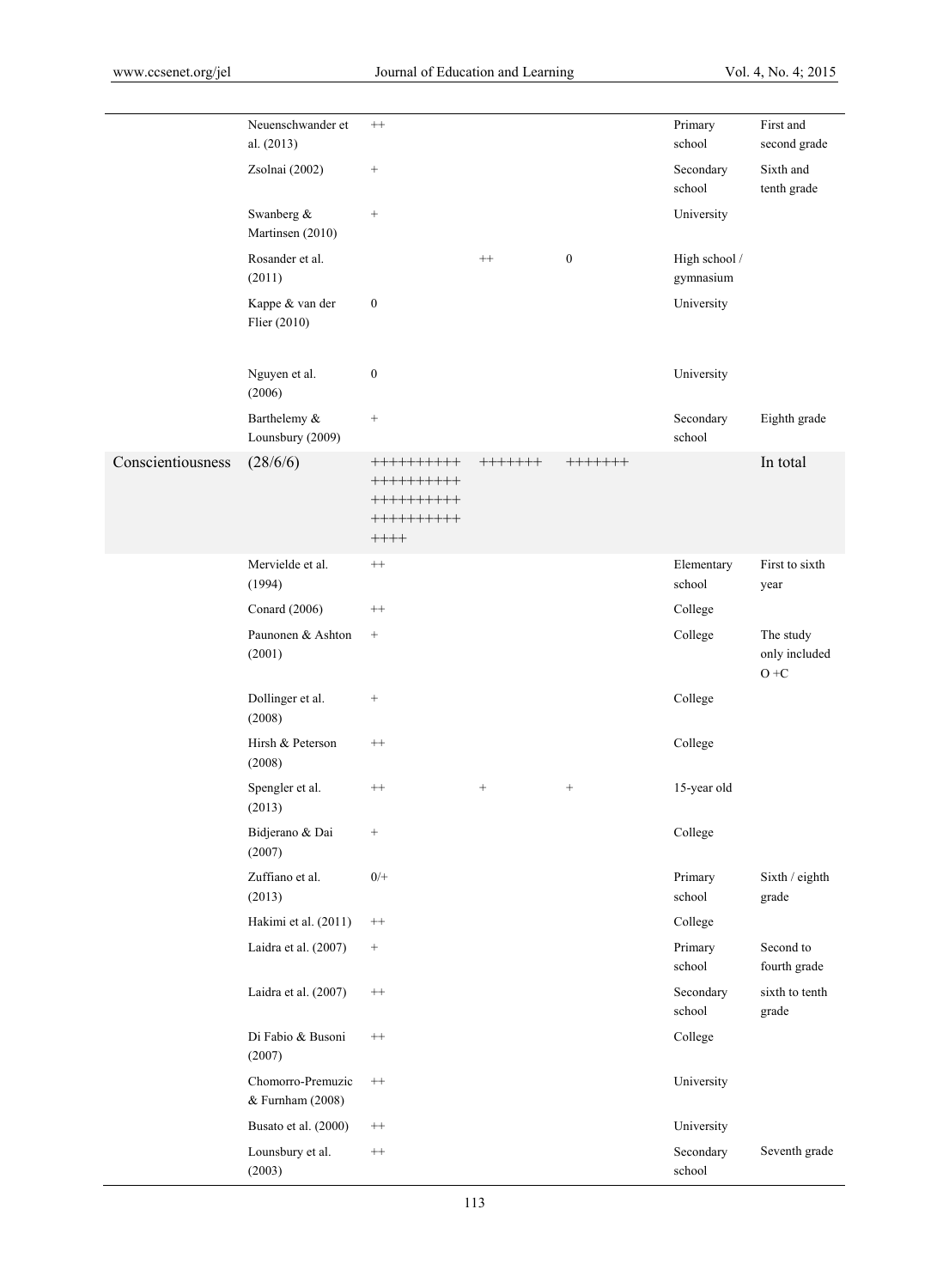|              | Furnham & Monsen<br>(2009)           |                   | $\qquad \qquad +$ | $^{+}$            | Secondary<br>school        |                           |
|--------------|--------------------------------------|-------------------|-------------------|-------------------|----------------------------|---------------------------|
|              | Komarraju et al.<br>(2009)           | $++$              |                   |                   | College                    |                           |
|              | Lubbers et al.<br>(2010)             |                   |                   | $^{+}$            | Secondary<br>school        | Average age<br>13         |
|              | Steinmayr et al.<br>(2011)           | $++$              |                   |                   | High school /<br>gymnasium |                           |
|              | Rosander &<br>Bäckström (2012)       | $++$              | $++$              | $^{++}$           | Secondary<br>school        | Only girls                |
|              | Rosander &<br>Bäckström (2012)       | $\boldsymbol{0}$  | $\! + \!\!\!\!$   | $^{+}$            | Secondary<br>school        | Only boys                 |
|              | Neuenschwander et<br>al. (2013)      | $\! + \!\!\!\!$   |                   |                   | Primary<br>school          | First and<br>second grade |
|              | Zsolnai (2002)                       | $\! + \!\!\!\!$   |                   |                   | Secondary<br>school        | Sixth and<br>tenth grade  |
|              | Swanberg &<br>Martinsen (2010)       | $++$              |                   |                   | University                 |                           |
|              | Smrtnik-Vitulic &<br>Zupancic (2011) | $^{++}$           |                   |                   | Secondary<br>school        | Last grade                |
|              | Rosander et al.<br>(2011)            |                   | $\! + \!\!\!\!$   | $\qquad \qquad +$ | High school /<br>gymnasium |                           |
|              | Kappe & van der<br>Flier (2010)      | $++$              |                   |                   | University                 |                           |
|              | Nguyen et al.<br>(2006)              | $++$              |                   |                   | University                 |                           |
|              | Barthelemy &<br>Lounsbury (2009)     | $++$              |                   |                   | Secondary<br>school        | Eighth grade              |
| Extraversion | (26/6/6)                             | $++++/---$        | $+/----$          |                   |                            | In total                  |
|              | Mervielde et al.<br>(1994)           | $\qquad \qquad +$ |                   |                   | Elementary<br>school       | First to sixth<br>year    |
|              | Conard (2006)                        | $\boldsymbol{0}$  |                   |                   | College                    |                           |
|              | Dollinger et al.<br>(2008)           | $\boldsymbol{0}$  |                   |                   | College                    |                           |
|              | Hirsh & Peterson<br>(2008)           | $\boldsymbol{0}$  |                   |                   | College                    |                           |
|              | Spengler et al.<br>(2013)            | $\boldsymbol{0}$  | $\boldsymbol{0}$  | $\boldsymbol{0}$  | 15-year old                |                           |
|              | Bidjerano & Dai<br>(2007)            | $\boldsymbol{0}$  |                   |                   | College                    |                           |
|              | Zuffiano et al.<br>(2013)            | $\boldsymbol{0}$  |                   |                   | Primary<br>school          | Sixth and<br>eighth grade |
|              | Hakimi et al. (2011)                 | $\blacksquare$    |                   |                   | College                    |                           |
|              | Laidra et al. (2007)                 | $\boldsymbol{0}$  |                   |                   | Primary<br>school          | Second to<br>fourth grade |
|              | Laidra et al. (2007)                 | $\boldsymbol{0}$  |                   |                   | Secondary<br>school        | sixth to tenth<br>grade   |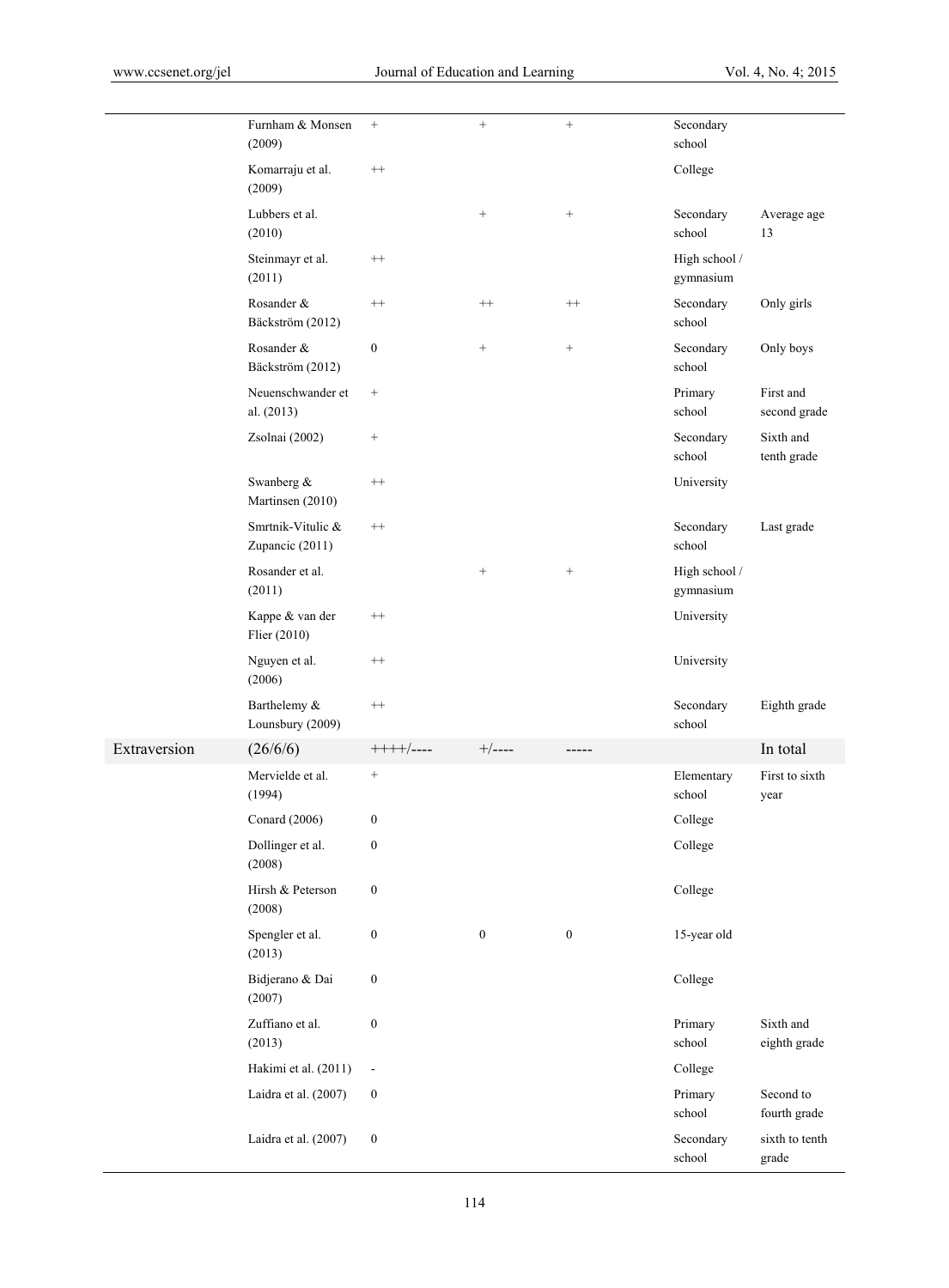|               | Di Fabio & Busoni<br>(2007)           | $\boldsymbol{0}$         |                   |                  | College                    |                           |
|---------------|---------------------------------------|--------------------------|-------------------|------------------|----------------------------|---------------------------|
|               | Chomorro-Premuzic<br>& Furnham (2008) | $\boldsymbol{0}$         |                   |                  | University                 |                           |
|               | Busato et al. (2000)                  | $\boldsymbol{0}$         |                   |                  | University                 |                           |
|               | Lounsbury et al.<br>(2003)            |                          |                   |                  | Secondary<br>school        | Seventh grade             |
|               | Furnham & Monsen<br>(2009)            | $\overline{a}$           |                   |                  | Secondary<br>school        |                           |
|               | Komarraju et al.<br>(2009)            | $\boldsymbol{0}$         |                   |                  | College                    |                           |
|               | Lubbers et al.<br>(2010)              |                          | $\qquad \qquad +$ |                  | Secondary<br>school        | Average age<br>13         |
|               | Steinmayr et al.<br>(2011)            | $\boldsymbol{0}$         |                   |                  | High school /<br>gymnasium |                           |
|               | Rosander &<br>Bäckström (2012)        | $\boldsymbol{0}$         | $\boldsymbol{0}$  | $\boldsymbol{0}$ | Secondary<br>school        | Only girls                |
|               | Rosander &<br>Bäckström (2012)        | $\boldsymbol{0}$         |                   |                  | Secondary<br>school        | Only boys                 |
|               | Neuenschwander et<br>al. (2013)       | $\boldsymbol{0}$         |                   |                  | Primary<br>school          | First and<br>second grade |
|               | Zsolnai (2002)                        |                          |                   |                  | Secondary<br>school        | Sixth and<br>tenth grade  |
|               | Swanberg &<br>Martinsen (2010)        | $\boldsymbol{0}$         |                   |                  | University                 |                           |
|               | Smrtnik-Vitulic &<br>Zupancic (2011)  | $\overline{\phantom{a}}$ |                   |                  | Secondary<br>school        | Last grade                |
|               | Rosander et al.<br>(2011)             |                          |                   |                  | High school /<br>gymnasium |                           |
|               | Kappe & van der<br>Flier (2010)       | $\boldsymbol{0}$         |                   |                  | University                 |                           |
|               | Nguyen et al.<br>(2006)               | 0                        |                   |                  | University                 |                           |
|               | Barthelemy &<br>Lounsbury (2009)      | $^+$                     |                   |                  | Secondary<br>school        | Eighth grade              |
| Agreeableness | (26/6/6)                              | $+++++++++++$            | $+++++$           | $^{++}\,$        |                            | In total                  |
|               | Mervielde et al.<br>(1994)            | $\boldsymbol{0}$         |                   |                  | Elementary<br>school       | First to sixth<br>year    |
|               | Conard (2006)                         | $\boldsymbol{0}$         |                   |                  | College                    |                           |
|               | Dollinger et al.<br>(2008)            | $\boldsymbol{0}$         |                   |                  | College                    |                           |
|               | Hirsh & Peterson<br>(2008)            | $\boldsymbol{0}$         |                   |                  | College                    |                           |
|               | Spengler et al.<br>(2013)             | $\boldsymbol{0}$         | $\boldsymbol{0}$  | $\boldsymbol{0}$ | 15-year old                |                           |
|               | Bidjerano & Dai<br>(2007)             | $^{\mathrm{+}}$          |                   |                  | College                    |                           |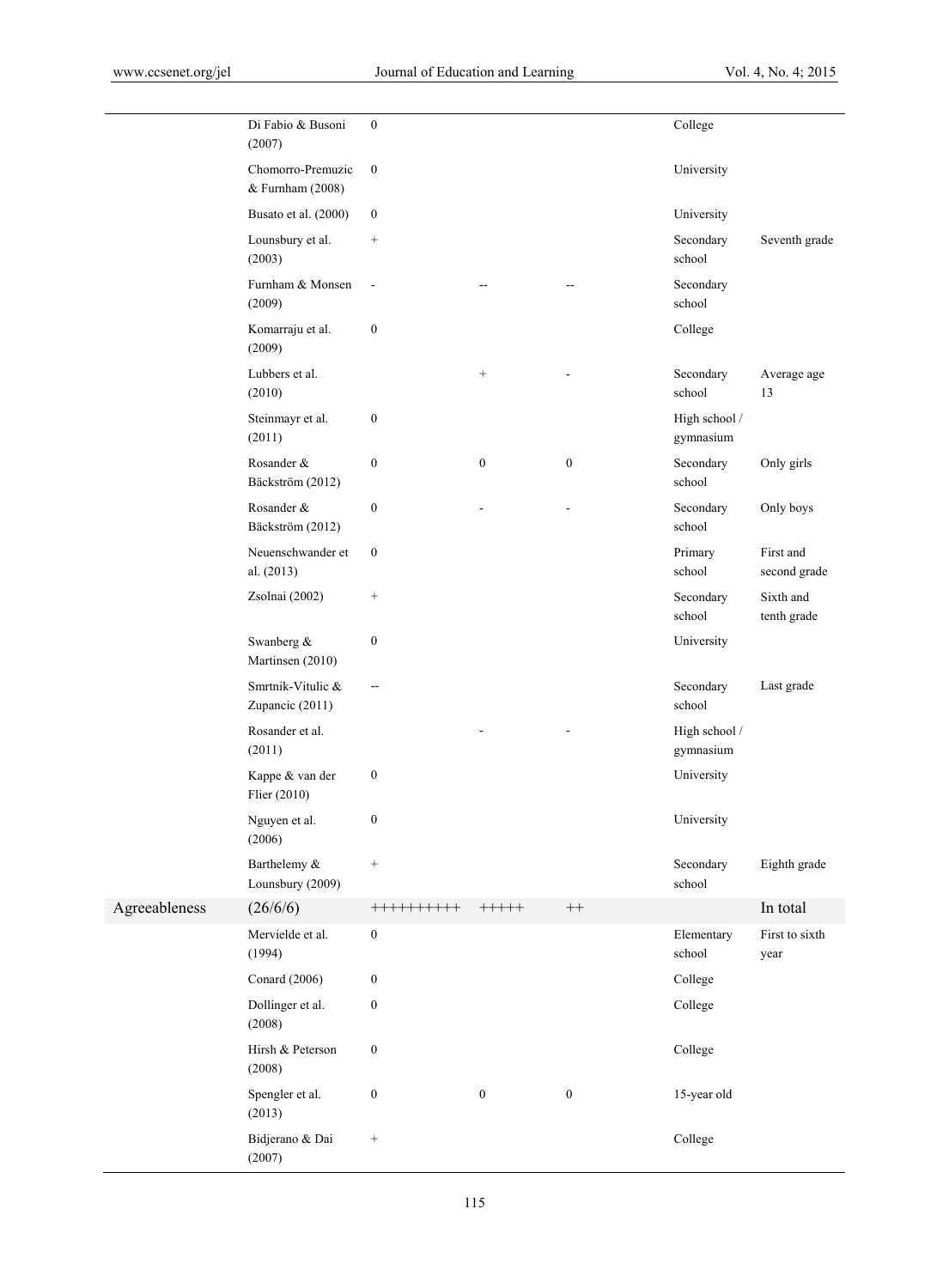|             | Zuffiano et al.<br>(2013)             | $\boldsymbol{0}$  |                   |                   | Primary<br>school          | Sixth and<br>eighth grade                            |
|-------------|---------------------------------------|-------------------|-------------------|-------------------|----------------------------|------------------------------------------------------|
|             | Hakimi et al. (2011)                  | $\qquad \qquad +$ |                   |                   | College                    |                                                      |
|             | Laidra et al. (2007)                  | $^{++}$           |                   |                   | Primary<br>school          | Second to<br>fourth grade                            |
|             | Laidra et al. (2007)                  | $^+$              |                   |                   | Secondary<br>school        | sixth to tenth<br>grade                              |
|             | Di Fabio & Busoni<br>(2007)           | $\boldsymbol{0}$  |                   |                   | College                    |                                                      |
|             | Chomorro-Premuzic<br>& Furnham (2008) | $\boldsymbol{0}$  |                   |                   | University                 |                                                      |
|             | Busato et al. (2000)                  | $\boldsymbol{0}$  |                   |                   | University                 |                                                      |
|             | Lounsbury et al.<br>(2003)            | $^{+}$            |                   |                   | Secondary<br>school        | Seventh grade                                        |
|             | Furnham & Monsen<br>(2009)            | $\boldsymbol{0}$  | $\boldsymbol{0}$  | $\boldsymbol{0}$  | Secondary<br>school        |                                                      |
|             | Komarraju et al.<br>(2009)            | $\, +$            |                   |                   | College                    |                                                      |
|             | Lubbers et al.<br>(2010)              |                   | $^{++}$           | $\qquad \qquad +$ | Secondary<br>school        | Average age<br>13                                    |
|             | Steinmayr et al.<br>(2011)            | $\boldsymbol{0}$  |                   |                   | High school /<br>gymnasium |                                                      |
|             | Rosander &<br>Bäckström (2012)        | $^{+}$            | $^{++}$           | $\qquad \qquad +$ | Secondary<br>school        | Only girls                                           |
|             | Rosander &<br>Bäckström (2012)        | $\boldsymbol{0}$  | $\boldsymbol{0}$  | $\boldsymbol{0}$  | Secondary<br>school        | Only boys                                            |
|             | Neuenschwander et<br>al. (2013)       | $\boldsymbol{0}$  |                   |                   | Primary<br>school          | First and<br>second grade                            |
|             | Zsolnai (2002)                        | $\! + \!\!\!\!$   |                   |                   | Secondary<br>school        | Sixth and<br>tenth grade                             |
|             | Swanberg &<br>Martinsen (2010)        | $\boldsymbol{0}$  |                   |                   | University                 |                                                      |
|             | Smrtnik-Vitulic &<br>Zupancic (2011)  | $\boldsymbol{0}$  |                   |                   | Secondary<br>school        | Last grade                                           |
|             | Rosander et al.<br>(2011)             |                   | $\qquad \qquad +$ | $\boldsymbol{0}$  | High school /<br>gymnasium |                                                      |
|             | Kappe & van der<br>Flier (2010)       | $\boldsymbol{0}$  |                   |                   | University                 |                                                      |
|             | Nguyen et al.<br>(2006)               | $\boldsymbol{0}$  |                   |                   | University                 |                                                      |
|             | Barthelemy &<br>Lounsbury (2009)      | $\qquad \qquad +$ |                   |                   | Secondary<br>school        | Eighth grade                                         |
| Neuroticism | (27/6/6)                              | ---------         | $+/-$             | ----              |                            | In total                                             |
|             | Mervielde et al.<br>(1994)            | $-1/0$            |                   |                   | Elementary<br>school       | First and<br>second year /<br>third to sixth<br>year |
|             | Conard (2006)                         | $\boldsymbol{0}$  |                   |                   | College                    |                                                      |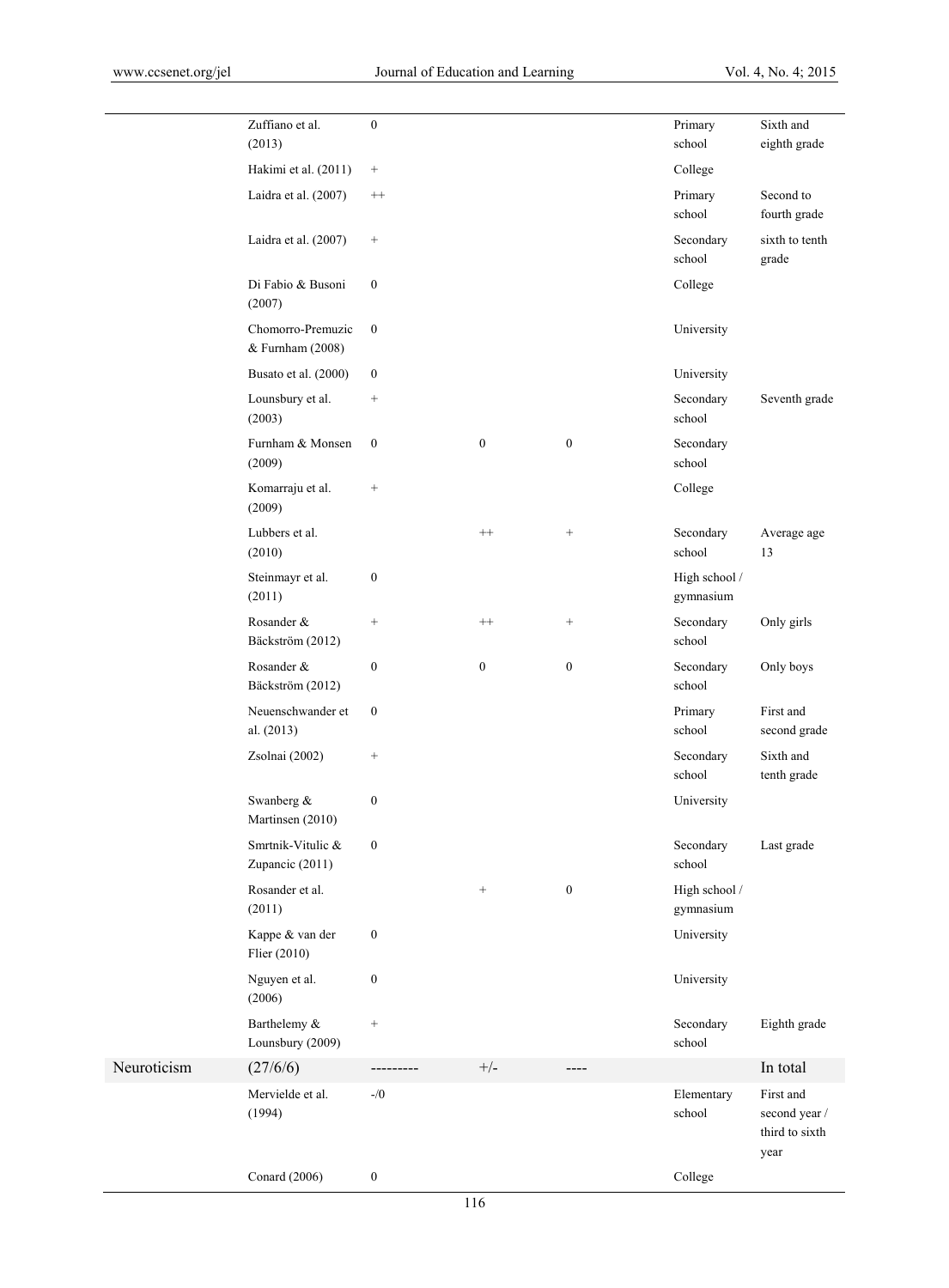| Dollinger et al.<br>(2008)            | $\boldsymbol{0}$ |                   |                  | College                    |                           |
|---------------------------------------|------------------|-------------------|------------------|----------------------------|---------------------------|
| Hirsh & Peterson<br>(2008)            | $\boldsymbol{0}$ |                   |                  | College                    |                           |
| Spengler et al.<br>(2013)             | $\boldsymbol{0}$ | $\boldsymbol{0}$  | $\boldsymbol{0}$ | 15-year old                |                           |
| Bidjerano & Dai<br>(2007)             |                  |                   |                  | College                    |                           |
| Zuffiano et al.<br>(2013)             | $\boldsymbol{0}$ |                   |                  | Primary<br>school          | Sixth and<br>eighth grade |
| Hakimi et al. (2011)                  |                  |                   |                  | College                    |                           |
| Laidra et al. (2007)                  |                  |                   |                  | Primary<br>school          | Second to<br>fourth grade |
| Laidra et al. (2007)                  |                  |                   |                  | Secondary<br>school        | sixth to tenth<br>grade   |
| Di Fabio & Busoni<br>(2007)           | $\boldsymbol{0}$ |                   |                  | College                    |                           |
| Chomorro-Premuzic<br>& Furnham (2008) | $\mathbf{0}$     |                   |                  | University                 |                           |
| Busato et al. (2000)                  | $\boldsymbol{0}$ |                   |                  | University                 |                           |
| Lounsbury et al.<br>(2003)            |                  |                   |                  | Secondary<br>school        | Seventh grade             |
| Furnham & Monsen<br>(2009)            |                  |                   |                  | Secondary<br>school        |                           |
| Komarraju et al.<br>(2009)            | $\boldsymbol{0}$ |                   |                  | College                    |                           |
| Lubbers et al.<br>(2010)              |                  | $\boldsymbol{0}$  |                  | Secondary<br>school        | Average age<br>13         |
| Steinmayr et al.<br>(2011)            |                  |                   |                  | High school /<br>gymnasium |                           |
| Rosander &<br>Bäckström (2012)        | $\boldsymbol{0}$ | $\boldsymbol{0}$  |                  | Secondary<br>school        | Only girls                |
| Rosander &<br>Bäckström (2012)        | $\boldsymbol{0}$ | $\boldsymbol{0}$  | $\boldsymbol{0}$ | Secondary<br>school        | Only boys                 |
| Neuenschwander et<br>al. (2013)       |                  |                   |                  | Primary<br>school          | First and<br>second grade |
| Zsolnai (2002)                        | $\boldsymbol{0}$ |                   |                  | Secondary<br>school        | Sixth and<br>tenth grade  |
| Swanberg &<br>Martinsen (2010)        | $\boldsymbol{0}$ |                   |                  | University                 |                           |
| Smrtnik-Vitulic &<br>Zupancic (2011)  | $\boldsymbol{0}$ |                   |                  | Secondary<br>school        | Last grade                |
| Rosander et al.<br>(2011)             |                  | $\qquad \qquad +$ | $\boldsymbol{0}$ | High school /<br>gymnasium |                           |
| Kappe & van der<br>Flier (2010)       | $\boldsymbol{0}$ |                   |                  | University                 |                           |
| Nguyen et al.<br>(2006)               | $\boldsymbol{0}$ |                   |                  | University                 |                           |